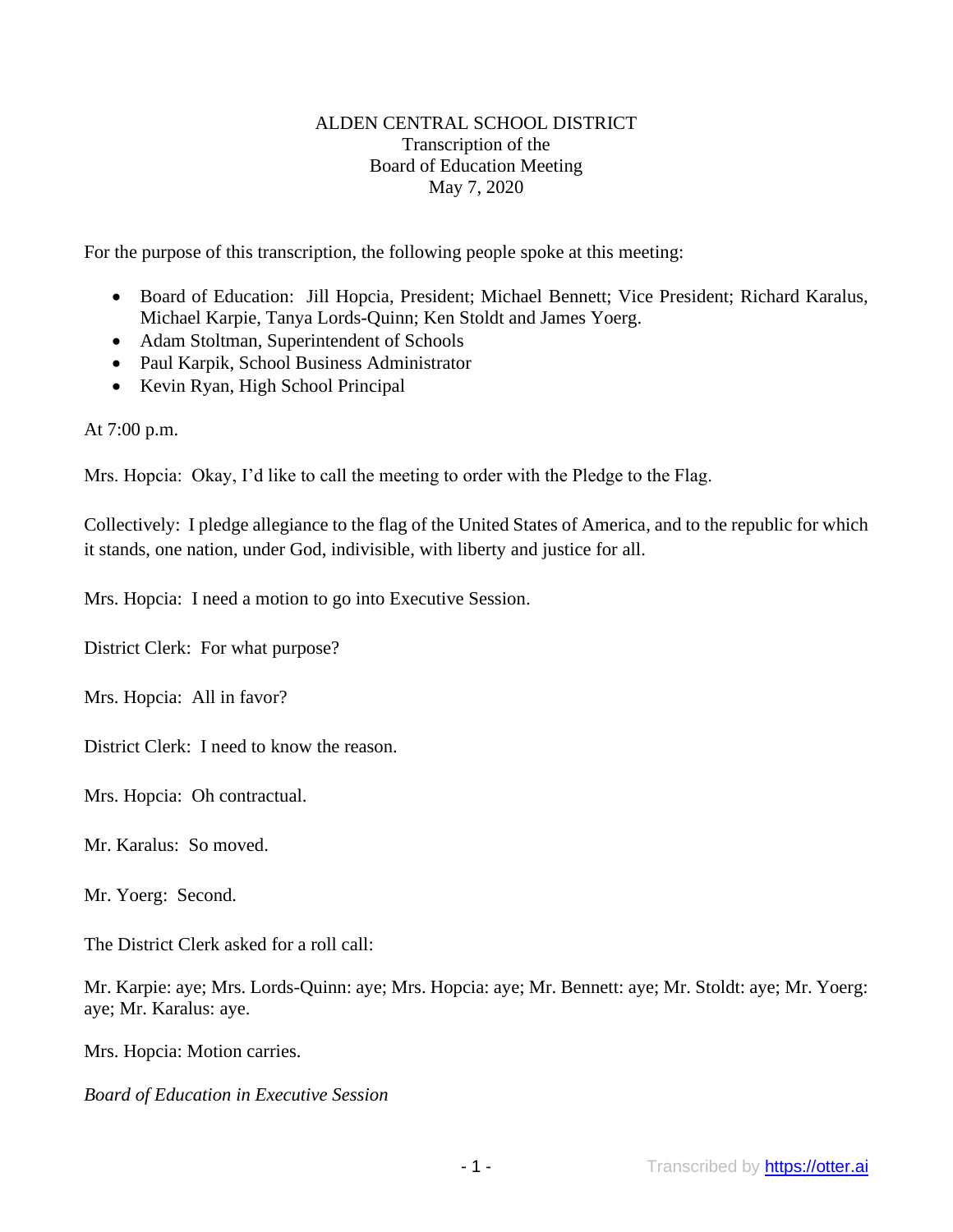At 7:27 p.m.

Mrs. Hopcia: All right. I need a motion to reopen the regular meeting.

Mr. Yoerg: So moved.

Mr. Karalus: Second

Mrs. Hopcia: All in favor?

The District Clerk asked for a roll call:

Mr. Karpie: aye; Mrs. Lords-Quinn: aye; Mrs. Hopcia: aye; Mr. Bennett: aye; Mr. Stoldt: aye; Mr. Yoerg: aye; Mr. Karalus: aye.

Mrs. Hopcia: Motion carries. Alright, I want to have a moment of silence Chris Sharon Ezzo, a retired bus driver in 2016, so if we could just take a moment to think of Sharon.

Mrs. Hopcia: A motion to approve the Board of Education minutes from the regular meeting held on April 21 2020.

Mr. Yoerg: So moved.

Mr. Karalus: Second

Mrs. Hopcia: Do we have any questions? All in favor?

The District Clerk asked for a roll call:

Mr. Karpie: aye; Mrs. Lords-Quinn: aye; Mrs. Hopcia: aye; Mr. Bennett: aye; Mr. Stoldt: aye; Mr. Yoerg: aye; Mr. Karalus: aye.

Mrs. Hopcia: Motion carries. A motion is needed to receive warrants and budget standards reports for the period ending April 15 2020.

Mr. Yoerg: So moved.

Mr. Karalus: Second

Mrs. Hopcia: Any questions? All in favor?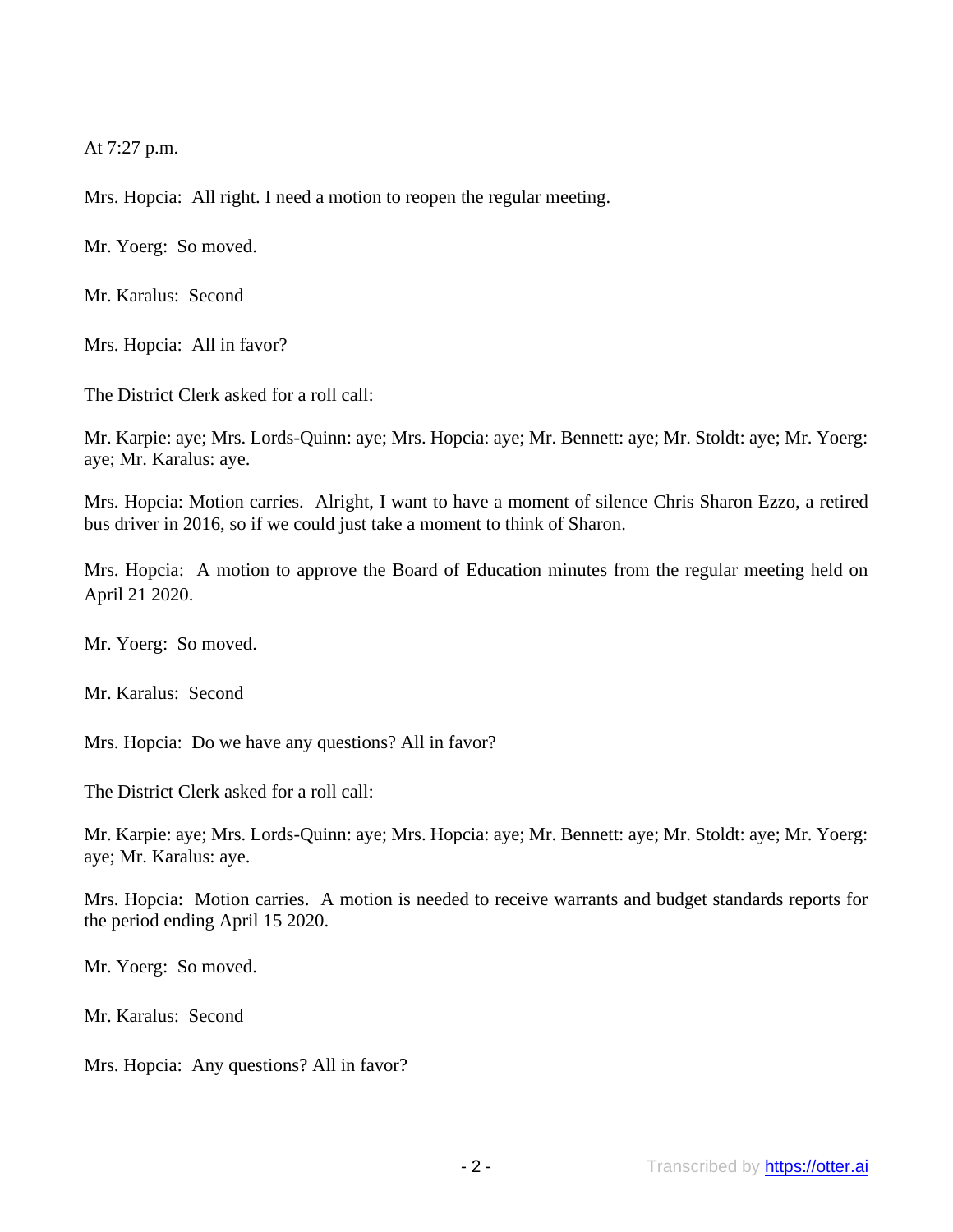The District Clerk asked for a roll call:

Mr. Karpie: aye; Mrs. Lords-Quinn: aye; Mrs. Hopcia: aye; Mr. Bennett: aye; Mr. Stoldt: aye; Mr. Yoerg: aye; Mr. Karalus: aye.

Mrs. Hopcia: Are we recording still?

District Clerk: Yes.

Mrs. Hopcia: Okay. A motion as needed, upon the recommendation of the superintendent to approve a medical leave of absence under the Family Medical Leave Act for Bridget Palys teacher aide, effective March 23, 2020 through June 25<sup>th</sup>, 2020.

Mr. Yoerg: So moved.

Mr. Karalus: Second.

Mrs. Hopcia: Any questions. All in favor?

The District Clerk asked for a roll call:

Mr. Karpie: aye; Mrs. Lords-Quinn: aye; Mrs. Hopcia: aye; Mr. Bennett: aye; Mr. Stoldt: aye; Mr. Yoerg: aye; Mr. Karalus: aye.

Mrs. Hopcia: Motion carries. A motion is needed, upon the recommendation of the superintendent to appoint the following coaches for the 20-21 fall athletic season with stipends as per the ATA Contract.

Mr. Yoerg: So moved.

Mr. Karalus: Second.

Mrs. Hopcia: Any questions? All in favor?

The District Clerk asked for a roll call:

Mr. Karpie: aye; Mrs. Lords-Quinn: aye; Mrs. Hopcia: aye; Mr. Bennett: aye; Mr. Stoldt: aye; Mr. Yoerg: aye; Mr. Karalus: aye.

Mrs. Hopcia: Motion carries. A motion is needed to approve the following resolution, be it resolved that upon the recommendation of the superintendent Board of Education of the Alden Central School District hereby ratifies the collective bargaining agreement and hereby approves the funding of the Agreement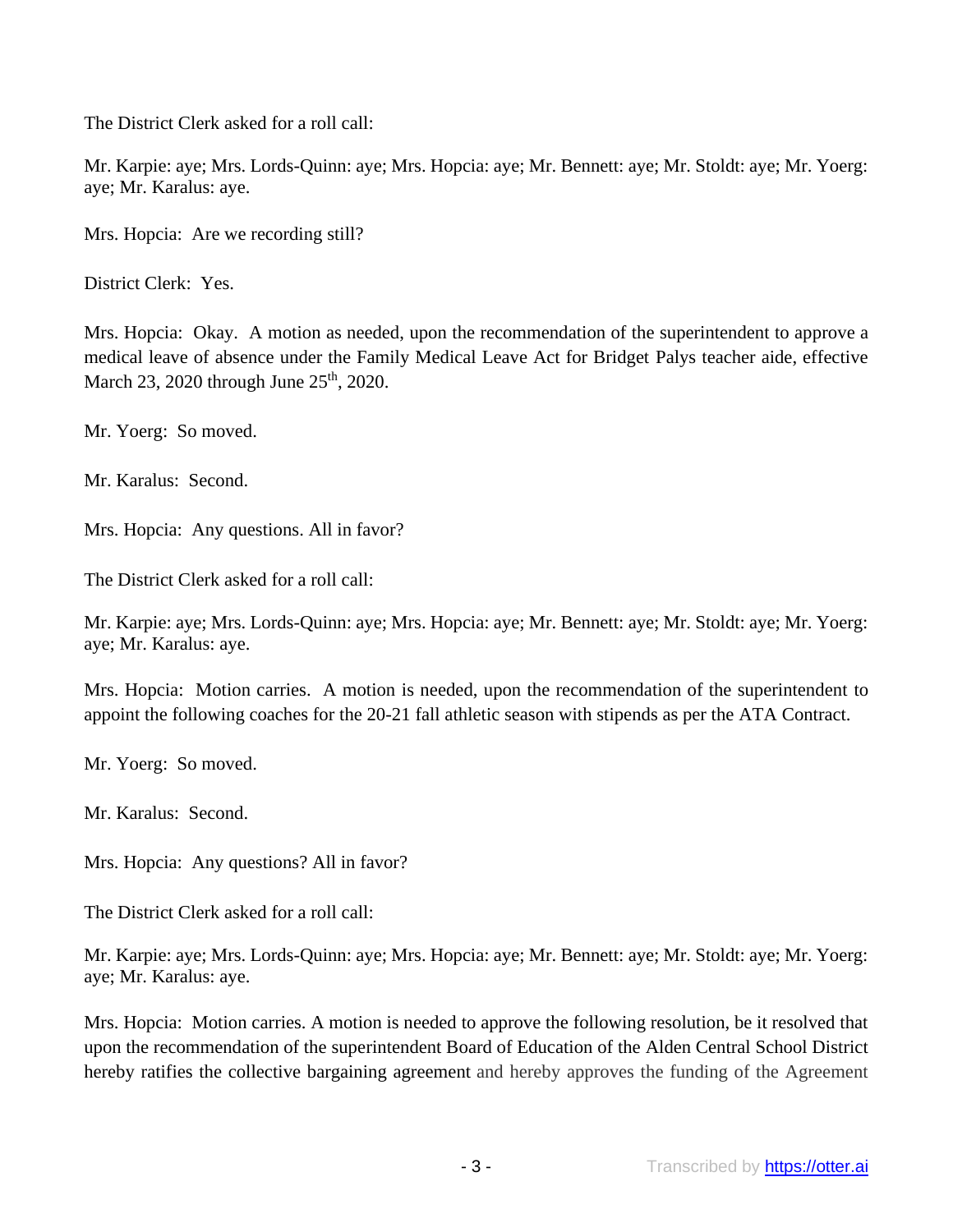between the Superintendent and the Alden Teachers' Association for the period of July 1, 2020, to June 30, 2024.

Mr. Yoerg: So moved.

Mr. Karalus: Second.

Mrs. Hopcia: Questions? All in favor?

The District Clerk asked for a roll call:

Mr. Karpie: aye; Mrs. Lords-Quinn: aye; Mrs. Hopcia: aye; Mr. Bennett: aye; Mr. Stoldt: aye; Mr. Yoerg: aye; Mr. Karalus: aye.

Mrs. Hopcia: Motion carries. Motion is needed to approve the requests for the following employees to carry over up to five unused vacation days June 2021 school year, upon recommendation of the superintendent as listed.

Mr. Yoerg: So moved.

Mr. Karalus: Second.

Mrs. Hopcia: Any questions? All in favor?

The District Clerk asked for a roll call:

Mr. Karpie: aye; Mrs. Lords-Quinn: aye; Mrs. Hopcia: aye; Mr. Bennett: aye; Mr. Stoldt: aye; Mr. Yoerg: aye; Mr. Karalus: aye.

Mrs. Hopcia: Motion carries. A motion is needed to approve the following resolution. The Board of Education of the Alden Central School District hereby approves a memorandum of agreement between Alden Central Schools and the Alden Central School Related Personnel Association as presented, and to authorize Adam Stoltman, superintendent of schools, to sign and execute the same.

Mr. Yoerg: So moved.

Mr. Karalus: Second.

Mrs. Hopcia: Any questions? All in favor?

The District Clerk asked for a roll call: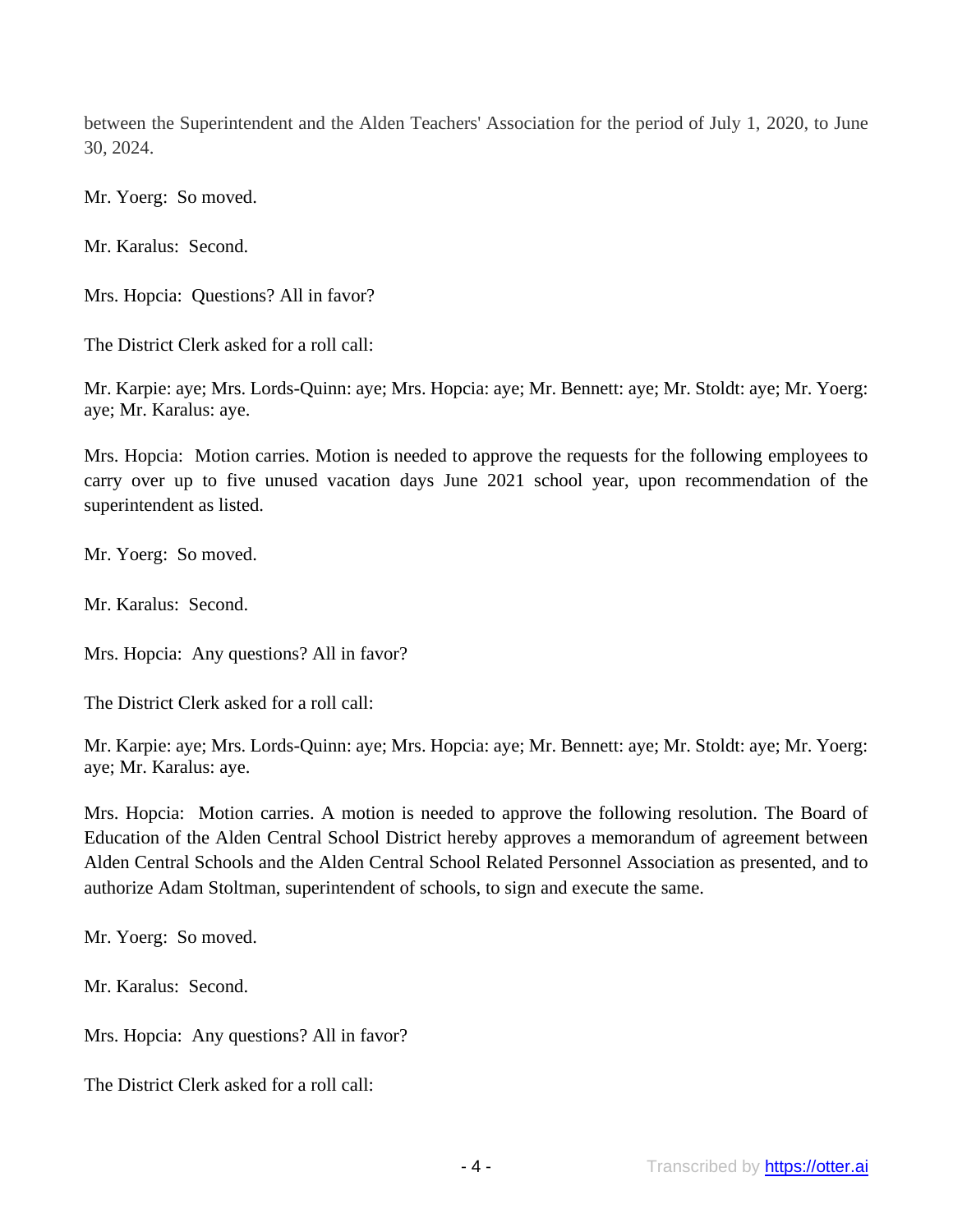Mr. Karpie: aye; Mrs. Lords-Quinn: aye; Mrs. Hopcia: aye; Mr. Bennett: aye; Mr. Stoldt: aye; Mr. Yoerg: aye; Mr. Karalus: aye.

Mrs. Hopcia: Motion carries. A motion is needed to approve the following resolution: Be it resolved that the Board of Education of the Alden Central School District hereby approves a memorandum of agreement between Alden Central Schools and the Alden Central School Employees Association as presented and to authorize Adam Stoltman, superintendent of schools, to sign and executed the same.

Mr. Yoerg: So moved.

Mr. Karalus: Second.

Mrs. Hopcia: Any questions? All in favor?

The District Clerk asked for a roll call:

Mr. Karpie: aye; Mrs. Lords-Quinn: aye; Mrs. Hopcia: aye; Mr. Bennett: aye; Mr. Stoldt: aye; Mr. Yoerg: aye; Mr. Karalus: aye.

Mrs. Hopcia: Motion carries. A motion is needed to approve the following resolution: Be it resolved that the Board of Education of the Alden Central School District hereby approves a memorandum of agreement between Alden Central Schools and the Certified Occupational Therapist Assistant as presented, and to authorize Adam Stoltman, superintendent of schools, to sign and execute the same.

Mr. Yoerg: So moved.

Mr. Karalus: Second.

Mrs. Hopcia: Any questions? All in favor?

The District Clerk asked for a roll call:

Mr. Karpie: aye; Mrs. Lords-Quinn: aye; Mrs. Hopcia: aye; Mr. Bennett: aye; Mr. Stoldt: aye; Mr. Yoerg: aye; Mr. Karalus: aye.

Mrs. Hopcia: Motion carries. A motion is needed to approve the following resolution: Be it resolved that the Board of Education of the Alden Central School District hereby approves a memorandum of agreement between all Alden Central Schools and the Civil Service Employees Association as presented and to authorize Adam Stoltman, superintendent of schools, to sign and execute the same.

Mr. Yoerg: So moved.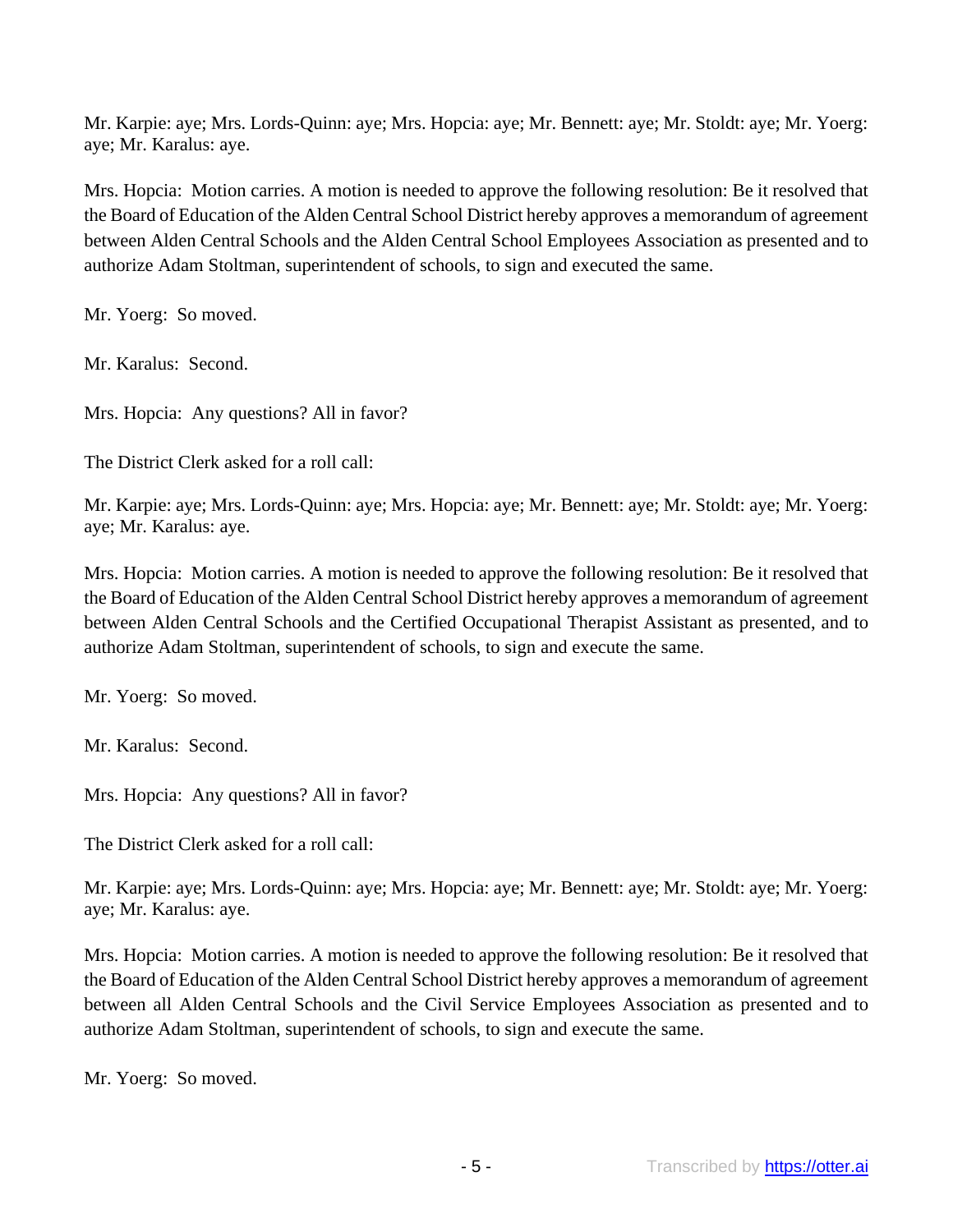Mr. Karalus: Second.

Mrs. Hopcia: Any questions? All in favor?

The District Clerk asked for a roll call:

Mr. Karpie: aye; Mrs. Lords-Quinn: aye; Mrs. Hopcia: aye; Mr. Bennett: aye; Mr. Stoldt: aye; Mr. Yoerg: aye; Mr. Karalus: aye.

Mrs. Hopcia: Motion carries.

District Clerk: Can I just interrupt for one second please? I'm sorry. Tanya, I think you're volume is up, can you just turn your volume down on your…

Mrs. Lords-Quinn: Sorry.

District Clerk: Okay.

Mrs. Hopcia: All set? A motion is needed to approve the following resolution: Be it resolved that the Board of Education of the Alden Central School District hereby approves memorandum of agreements between Alden Central Schools and the following lunch monitors as presented and to authorize Adam Stoltman, superintendent of schools, to sign and execute the same as listed.

Mr. Yoerg: So moved.

Mr. Karalus: Second.

Mrs. Hopcia: Any questions? All in favor?

The District Clerk asked for a roll call:

Mr. Karpie: aye; Mrs. Lords-Quinn: aye; Mrs. Hopcia: aye; Mr. Bennett: aye; Mr. Stoldt: aye; Mr. Yoerg: aye; Mr. Karalus: aye.

Mrs. Hopcia: Motion carries. A motion is needed, upon the recommendation of the superintendent, to approve the following resolution as listed.

Mr. Yoerg: So moved.

Mr. Karalus: Second.

Mrs. Hopcia: Any questions? All in favor?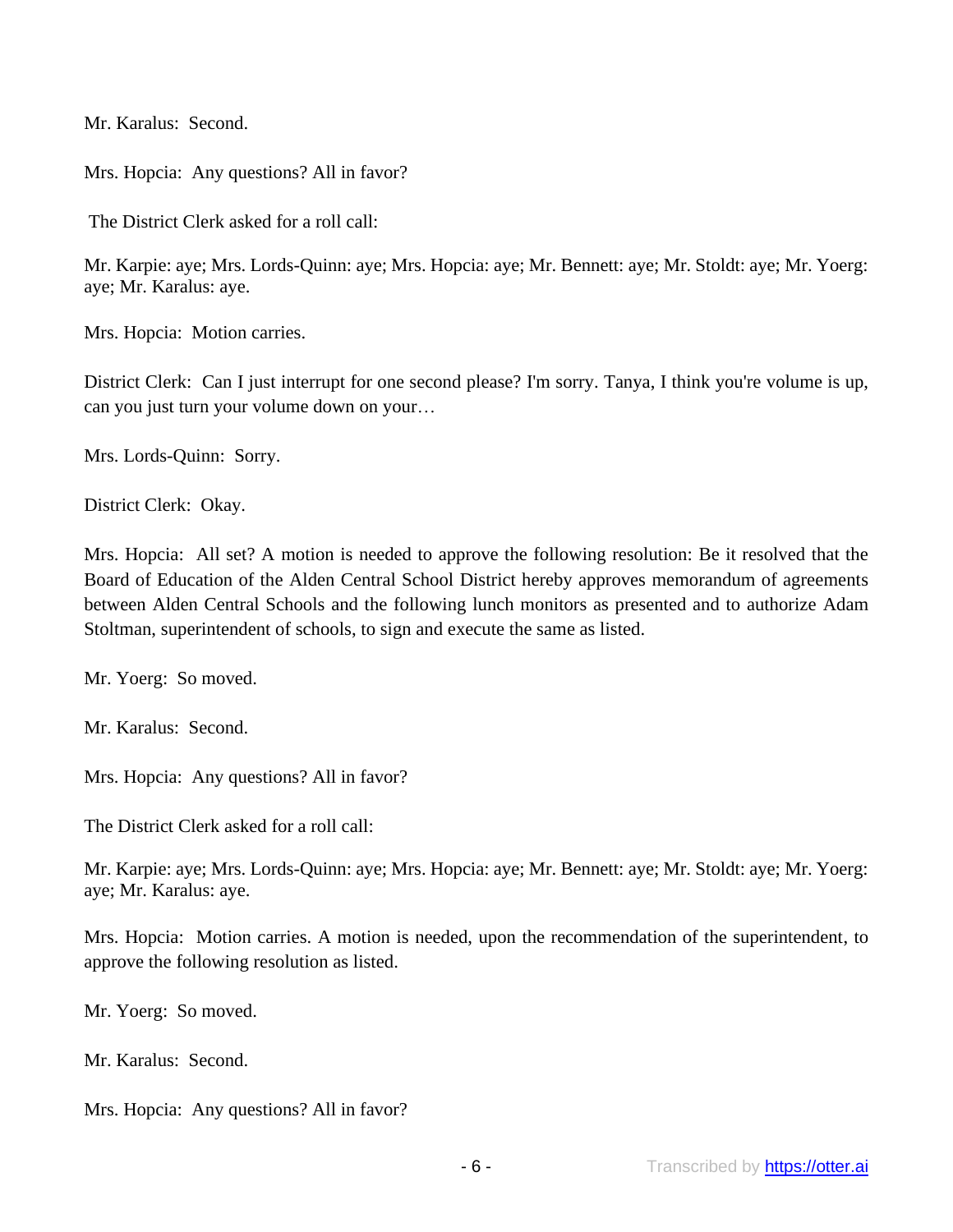The District Clerk asked for a roll call:

Mr. Karpie: aye; Mrs. Lords-Quinn: aye; Mrs. Hopcia: aye; Mr. Bennett: aye; Mr. Stoldt: aye; Mr. Yoerg: aye; Mr. Karalus: aye.

Mrs. Hopcia: Motion carries. A motion is needed, upon the recommendation of the superintendent, to approve the following resolution as listed.

Mr. Yoerg: So moved.

Mr. Karalus: Second.

Mrs. Hopcia: Any questions? All in favor?

The District Clerk asked for a roll call:

Mr. Karpie: aye; Mrs. Lords-Quinn: aye; Mrs. Hopcia: aye; Mr. Bennett: aye; Mr. Stoldt: aye; Mr. Yoerg: aye; Mr. Karalus: aye.

Mrs. Hopcia: Motion carries. A motion is needed, upon the recommendation of the superintendent, to approve the New York State's minimum wage as the rate of pay for inspectors of election.

Mr. Yoerg: So moved.

Mr. Karalus: Second.

Mrs. Hopcia: Any questions? All in favor?

The District Clerk asked for a roll call:

Mr. Karpie: aye; Mrs. Lords-Quinn: aye; Mrs. Hopcia: aye; Mr. Bennett: aye; Mr. Stoldt: aye; Mr. Yoerg: aye; Mr. Karalus: aye.

Mrs. Hopcia: Motion carries. A motion is needed to appoint the following as inspectors of election for the school budget vote and election on Tuesday, June 9 2020, as listed.

Mr. Yoerg: So moved.

Mr. Karalus: Second.

Mrs. Hopcia: Any questions? All in favor?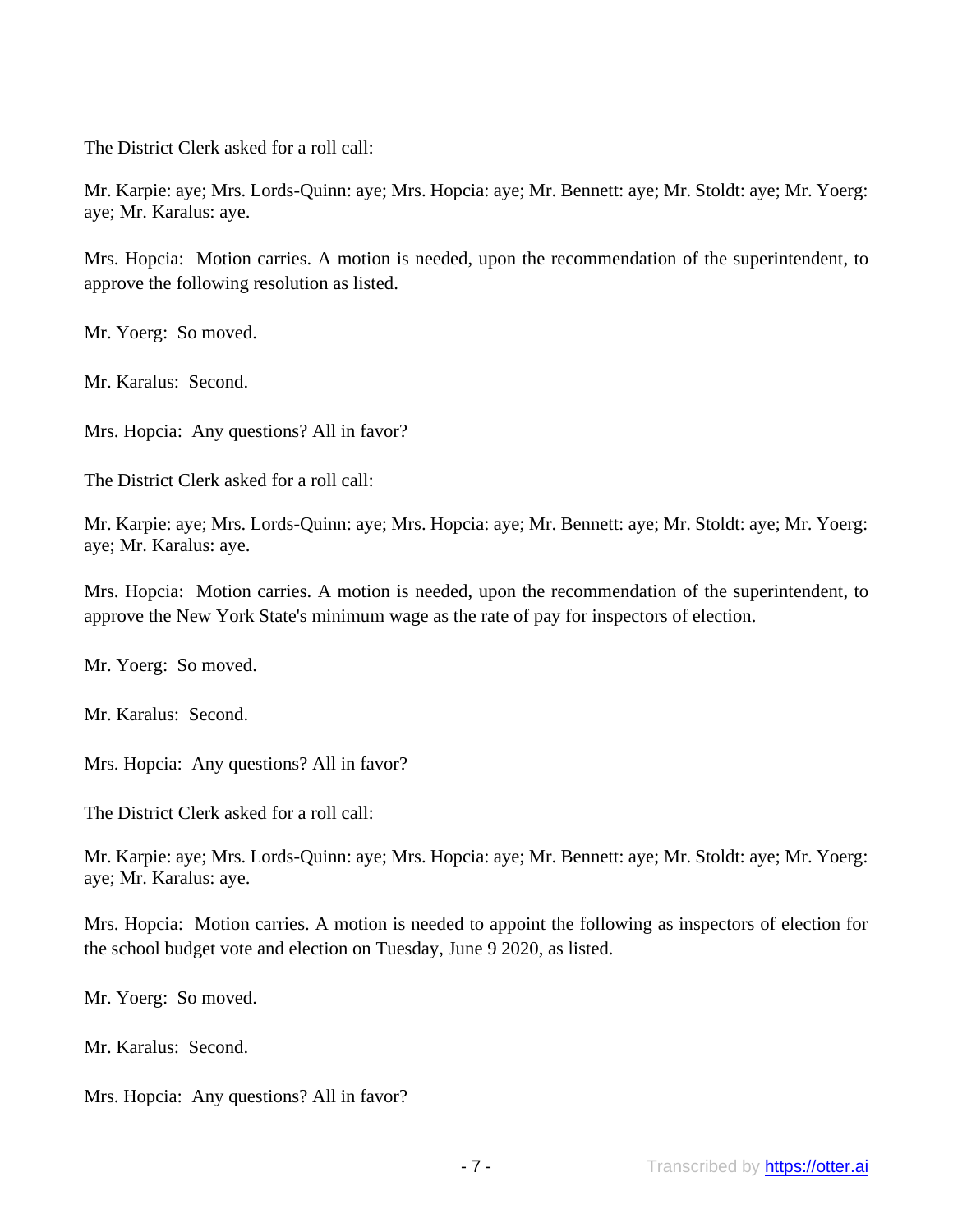The District Clerk asked for a roll call:

Mr. Karpie: aye; Mrs. Lords-Quinn: aye; Mrs. Hopcia: aye; Mr. Bennett: aye; Mr. Stoldt: aye; Mr. Yoerg: aye; Mr. Karalus: aye.

Mrs. Hopcia: Motion carries. A motion is to appoint Jill Hopcia, Board of Education president, as chairperson for the school budget vote and election on June 9, 2020

Mr. Yoerg: So moved.

Mr. Karalus: Second.

Mrs. Hopcia: Any questions? All in favor?

The District Clerk asked for a roll call:

Mr. Karpie: aye; Mrs. Lords-Quinn: aye; Mrs. Hopcia: aye; Mr. Bennett: aye; Mr. Stoldt: aye; Mr. Yoerg: aye; Mr. Karalus: aye.

Mrs. Hopcia: Motion carries. A motion is needed to accept the following resolution: Be it resolved that the Board of Education of the Alden Central School District has reviewed and accepted the recommendations of the Committee on special education from the meetings held on April  $7<sup>th</sup>$ ,  $8<sup>th</sup>$ ,  $9<sup>th</sup>$ ,  $16<sup>th</sup>$ ,  $21<sup>st</sup>$ ,  $22<sup>nd</sup>$  and  $23<sup>rd</sup>$ ,  $2020$ .

Mr. Yoerg: So moved.

Mr. Karalus: Second.

Mrs. Hopcia: Any questions? All in favor?

The District Clerk asked for a roll call:

Mr. Karpie: aye; Mrs. Lords-Quinn: aye; Mrs. Hopcia: aye; Mr. Bennett: aye; Mr. Stoldt: aye; Mr. Yoerg: aye; Mr. Karalus: aye.

Mrs. Hopcia: Motion carries. A motion is needed to accept the following resolutions: Be it resolved that the Board of Education of the Alden Central School District has reviewed and accepted the recommendations of the Committee on special, preschool special education from the meeting held on April 8<sup>th</sup>, 2020.

Mr. Yoerg: So moved.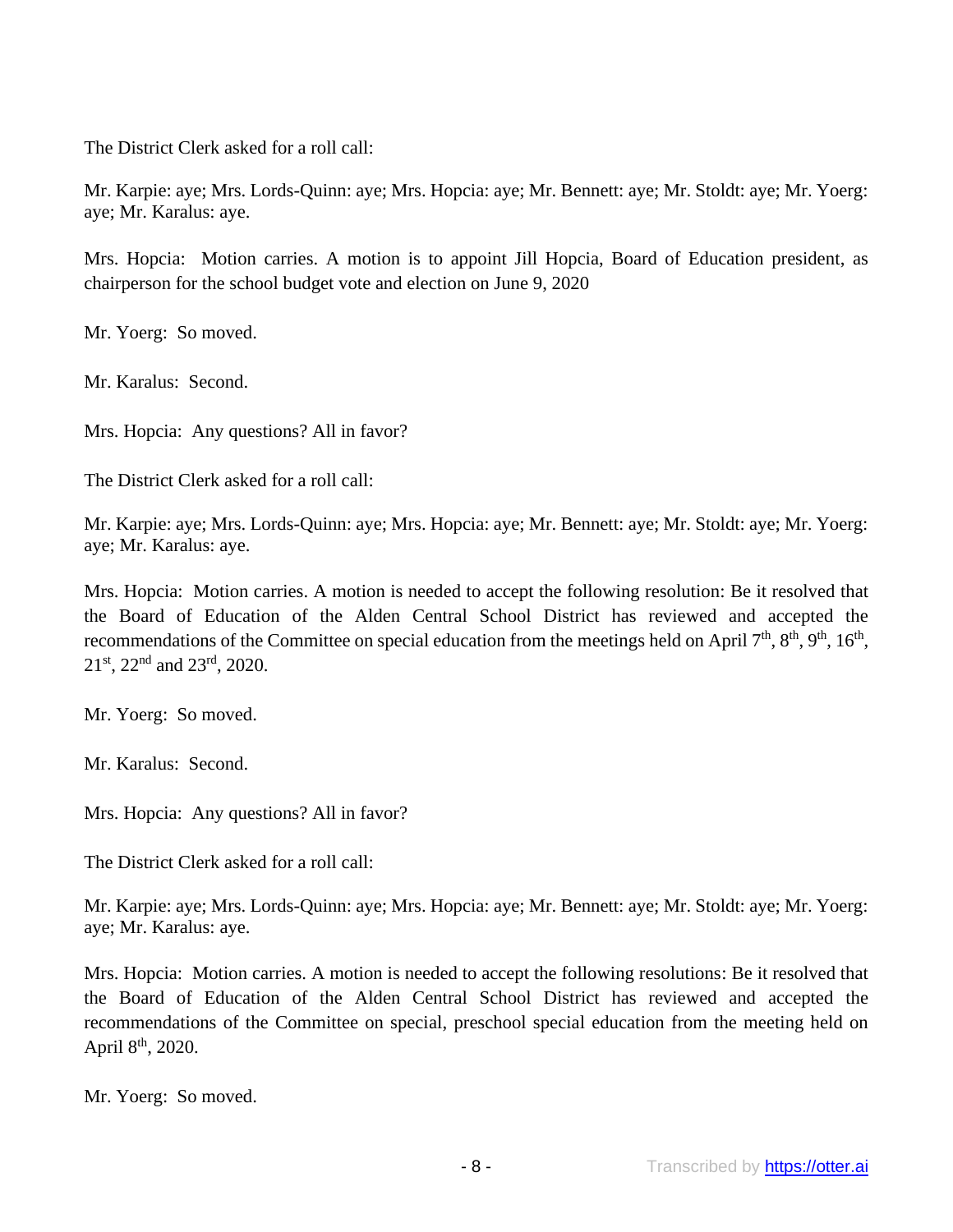Mr. Karalus: Second.

Mrs. Hopcia: Any questions? All in favor?

The District Clerk asked for a roll call:

Mr. Karpie: aye; Mrs. Lords-Quinn: aye; Mrs. Hopcia: aye; Mr. Bennett: aye; Mr. Stoldt: aye; Mr. Yoerg: aye; Mr. Karalus: aye.

Mrs. Hopcia: Motion carries. Motion is needed to approve the following budget transfers: budget 11 and 12.

Mr. Yoerg: So moved.

Mr. Karalus: Second.

Mrs. Hopcia: Any questions? All in favor?

The District Clerk asked for a roll call:

Mr. Karpie: aye; Mrs. Lords-Quinn: aye; Mrs. Hopcia: aye; Mr. Bennett: aye; Mr. Stoldt: aye; Mr. Yoerg: aye; Mr. Karalus: aye.

Mrs. Hopcia: Motion carries. A motion is needed to accept the following donation: \$550 from Alden sports boosters club to cover a portion of the cost of thumbs up videos videography services for the 2020 fall season.

Mr. Yoerg: So moved.

Mr. Karalus: Second.

Mrs. Hopcia: Any questions?

Mr. Yoerg: What would be the situation, let's say we come to the fall and things aren't open, we're not having sports or something like that. Does this money go back to the boosters. I'm assuming we are, but *(unintelligible)* like this or..

Mr. Stoltman: I would say that we treat it just like the field trips, and field trip money gets returned to the students. So, in this case the donation will get returned sports boosters.

Mr. Yoerg: Okay.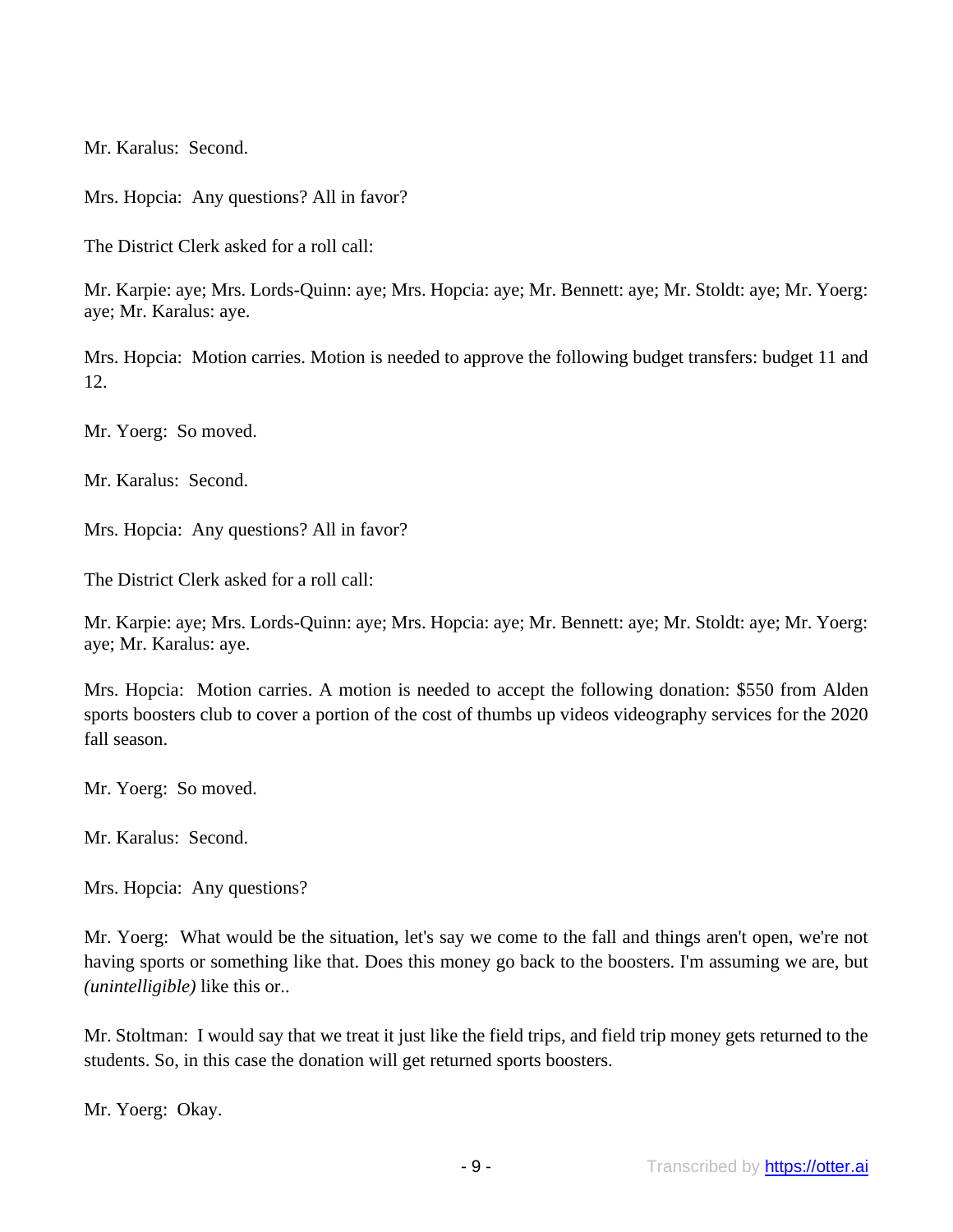Mrs. Hopcia: All in favor?

The District Clerk asked for a roll call:

Mr. Karpie: aye; Mrs. Lords-Quinn: aye; Mrs. Hopcia: aye; Mr. Bennett: aye; Mr. Stoldt: aye; Mr. Yoerg: aye; Mr. Karalus: aye.

Mrs. Hopcia: Motion carries. All right, on to my report. Um, well I don't know if you want to wait until we start talking about the budget, or if we want to have a conversation about the governor's desire to have us vote with this \$30,000 onus that's going to be coming on the town, do you want to talk about it now or do you want to talk about it during budget. All right. Um, so your thoughts on the fact that we are going to be sending these slips to homes or we're not sure that the voters are going to be represented.

Mr. Yoerg: Well I just wanted to say *(unintelligible)* I know there's a lot of things that you've been investigating. We got to find out who we got to send these to, and we go with what role, we go with the Erie County Board of Elections and who's registered, and I know that you had some a little bit insight on that. As far as I know you're still working out quite a bit.

Mr. Stoltman: To be completely honest, Tracy's been working really hard on it. Tracy's been sharing a lot of info.

Mr. Yoerg: I should have addressed this to Tracy.

Mr. Stoltman: I'm glad.. and she can, she can jump in anytime. So you're correct, the list that they suggest we use are for registered voters, voters. As you know, registered voters don't necessarily, not all registered voters in Erie County, might not be I'm sorry, let me back up. To be eligible to vote in a school board election, you don't have to be a registered voter, okay, and what complicates matters for us is Erie County is willing to give us that list of registered voters which won't include people that aren't registered, but we also have to work with Wyoming and Genesee County also, Tracy was able, *(unintelligible)*, we worked some things out with BOCES, but just today we found out that BOCES just can't handle the demand and they were, they were good, and they were fearful they won't be able to make some deadlines that are imposed upon us. So Tracy prior to this was working with, with another company that I'm not going to mention, that has told us at least, and are in the process of getting, getting, getting us a list of all eligible voters, for school board election. I don't know how they have that information. I asked Tracy to, once they give her the list, to give it to me and I'll cross reference things. We did have to provide them with our boundaries, so I believe that Deb Hoffman, Tracy? Deb Hoffman gave Tracy the coordinates of our district for them to utilize to try to get that information. Today's Alden Advertiser and in future publications, Tracy has said that if you don't receive a ballot by a certain date, please call the district clerk, and we'll make sure we get one to you. So in the example that, you know, registered voters get their ballot and they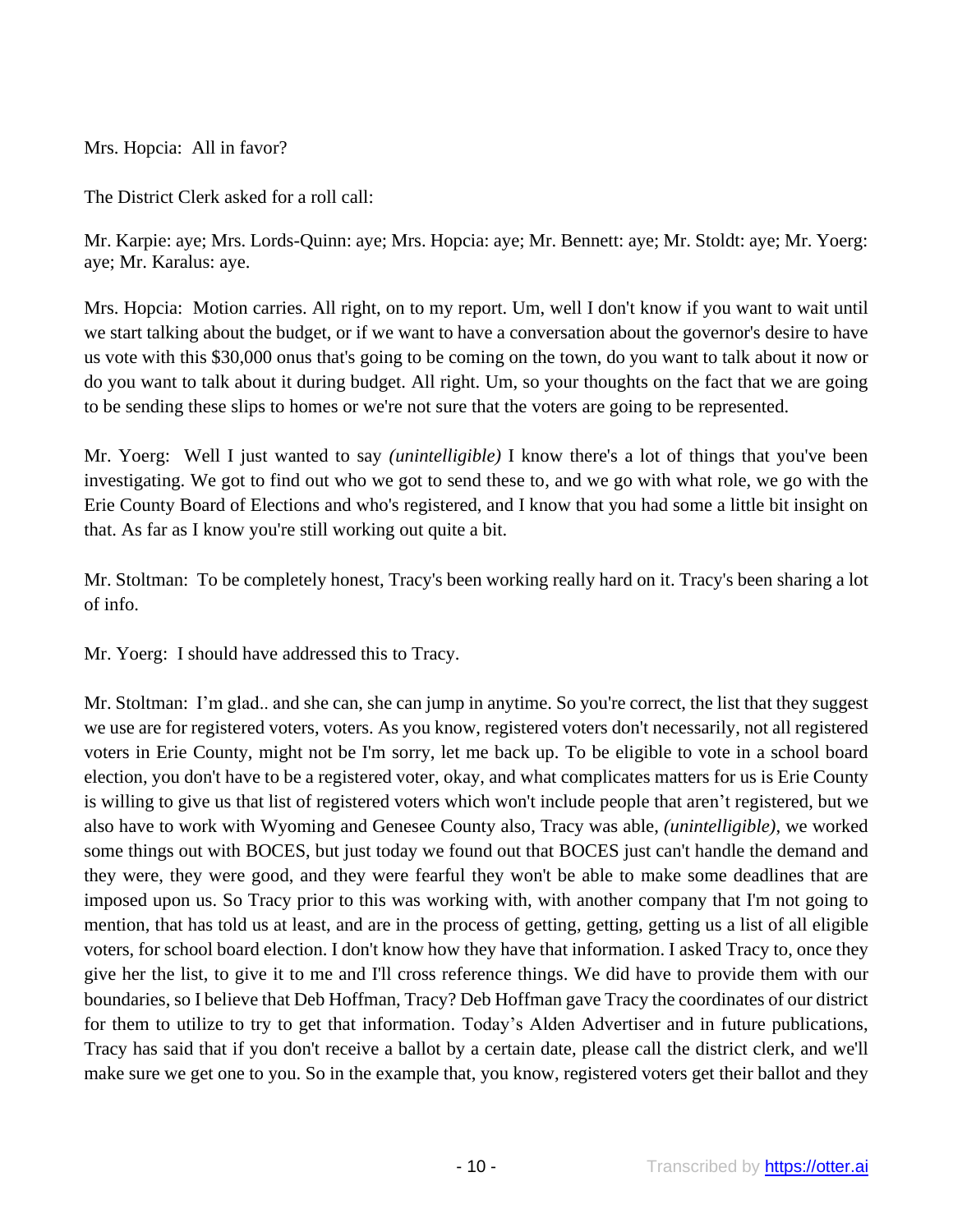happen to have a college-age student home and is not a registered voter they didn't get one. They simply pick up the phone and call Tracy will get one in the mail to them right away.

Mrs. Hopcia: What's the timeline on it.

## *(unintelligible)*

Mr. Stoltman: Yeah, it depends on certain things are due on certain days. And, what we do know is June 9 by five o'clock, all absentee ballots have to be returned to the district clerk, and we start putting them through the scan machine, if.. Did we get confirmation we have 100% certainty that the county is going to be able to give us scan machines?

District Clerk: Not 100% certainty, but it does sound, it sounds like they're going to at least supply us with one.

Mr. Stoltman: So that's the other issue. The other issue that we are not yet quite certain whether we're going to have machines because remember I believe that the primary goal is shortly after that, a couple weeks after that, that they expressed a concern of being able to do both.

Mrs. Hopcia: And then, who would be charged with dealing with that one machine? You?

District Clerk: No, the election inspectors.

Mrs. Hopcia: Okay.

District Clerk: But my only concern with that, with that also is with one machine with that high volume of ballots going through it, that it can't handle it.

Mrs. Hopcia: Of course. Sure.

Mr. Yoerg: Now I know one of the things that you mentioned was estimated costs. You mentioned 30,000 but there's an estimated cost of around \$30,000 correct? Somewhere in that ballpark, that's the…

Mr. Stoltman: That's our best guess right now, we're trying to mitigate some of those costs. So, the way the, the executive order reads is we have to provide the absentee ballots, which requires us to obviously pay for postage when it leaves Alden Central School District. But not only, we have to pay postage for that we've got to pay the postage for to be returned. In a household with a mom and dad that are eligible to vote, they don't get one envelope with two ballots they get two envelopes, one ballot in each envelope. So it's postage, out postage back. We are trying to work with the United States Postal Service to open an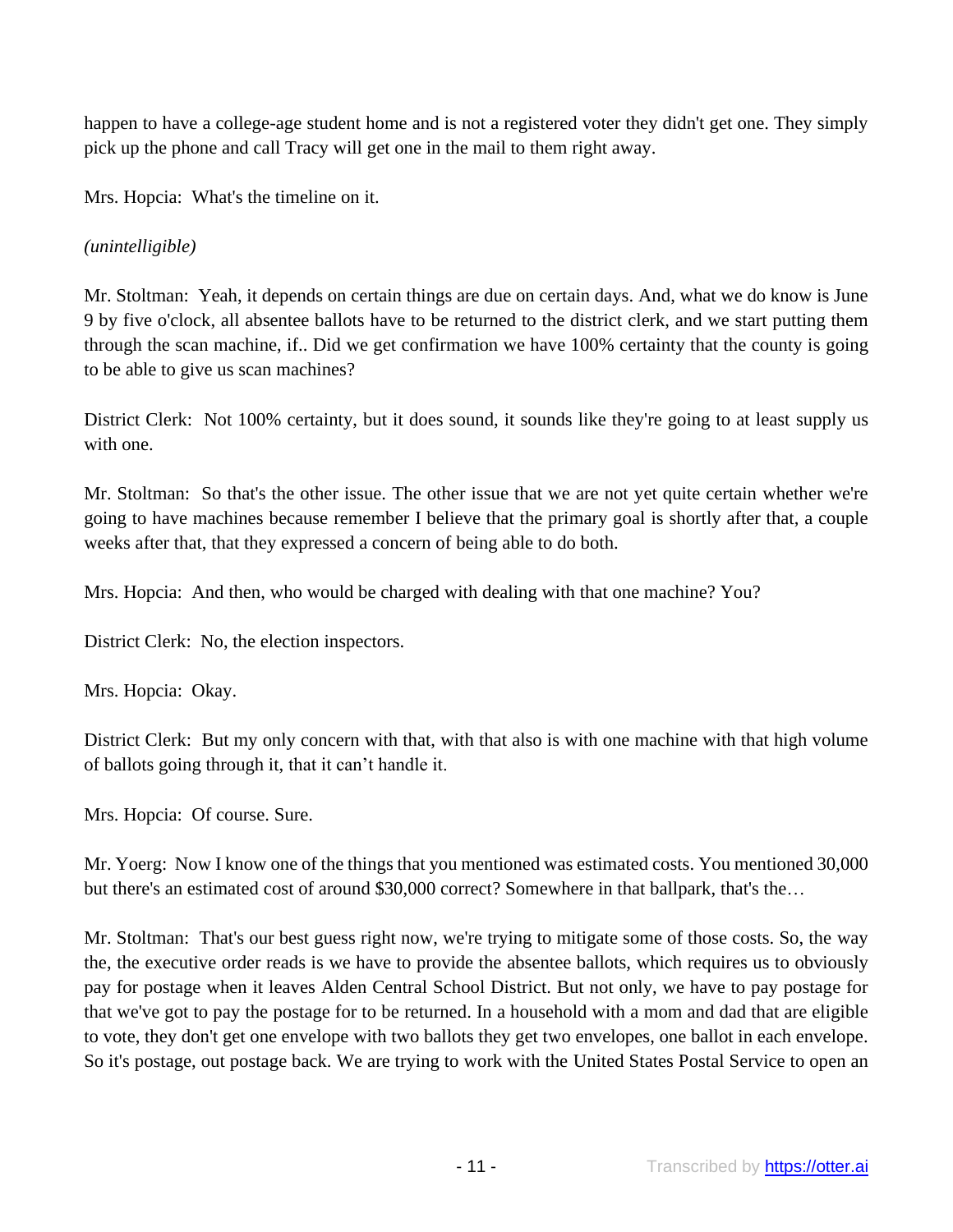account to see if we can help minimize that cost, where we wouldn't necessarily pay return postage if they don't return their ballot.

Mrs. Hopcia: And the governor is not willing to reimburse us for this money that we are putting out.

Mr. Stoltman: We, we're not certain; we're going to try our best to, to get the FEMA relief. So we've started with some things that if we're eligible for FEMA, during this pandemic, we're going to submit, and see what happens. Some other things that we're going to be submitting, our sanitizing machines that we're purchasing to sanitize our buildings and grounds, and Paul, what was the other thing on the list?

Mr. Karpik: Disposable gloves, masks, any, any PPE type of equipment that we're going to be using *(unintelligible)*.

Mr. Yoerg: But this money goes to the taxpayers right now. So right now, this, if we were to pay this \$30,000, this goes out of school budget.

Mr. Stoltman: Yes.

Mr. Yoerg: Which then goes back to the taxpayers. So, Cuomo, who has put this out, basically said, you have to do this, there could be this cost of roughly \$30,000, and our taxpayers in this district, eventually, are, through our process, with we have to spend here, rather than maybe hiring a teacher, or keeping a program open, or running an athletic events, or whatever, we have to spend it on sending these things out. Now yeah, great, we might get FEMA back on this, but where does the Governor come off basically saying that we need to spend taxpayer dollars. We worked so hard on this budget. So, *(unintelligible)* now we have to spend this additional \$30,000. So, you know, it's probably more of a rhetorical point that I'm making here, but this money does come back eventually on the local school district and a local taxpayer to pay this \$30,000, if we can't get it returned.

Mr. Stoltman: It's an expenditure this year.

Mr. Yoerg: Yeah, this year.

Mr. Stoltman: Right, correct.

Mr. Karpik: Based on my webinar I attended this afternoon, I don't believe that, that we'll possibly be eligible, and with FEMA you get, if it's eligible costs, we get maximum, 75% of the cost, so if it cost us 20,000, or something, we would get 75% of that, and would get reimbursed for 75%, so

Mr. Yoerg: If it qualifies.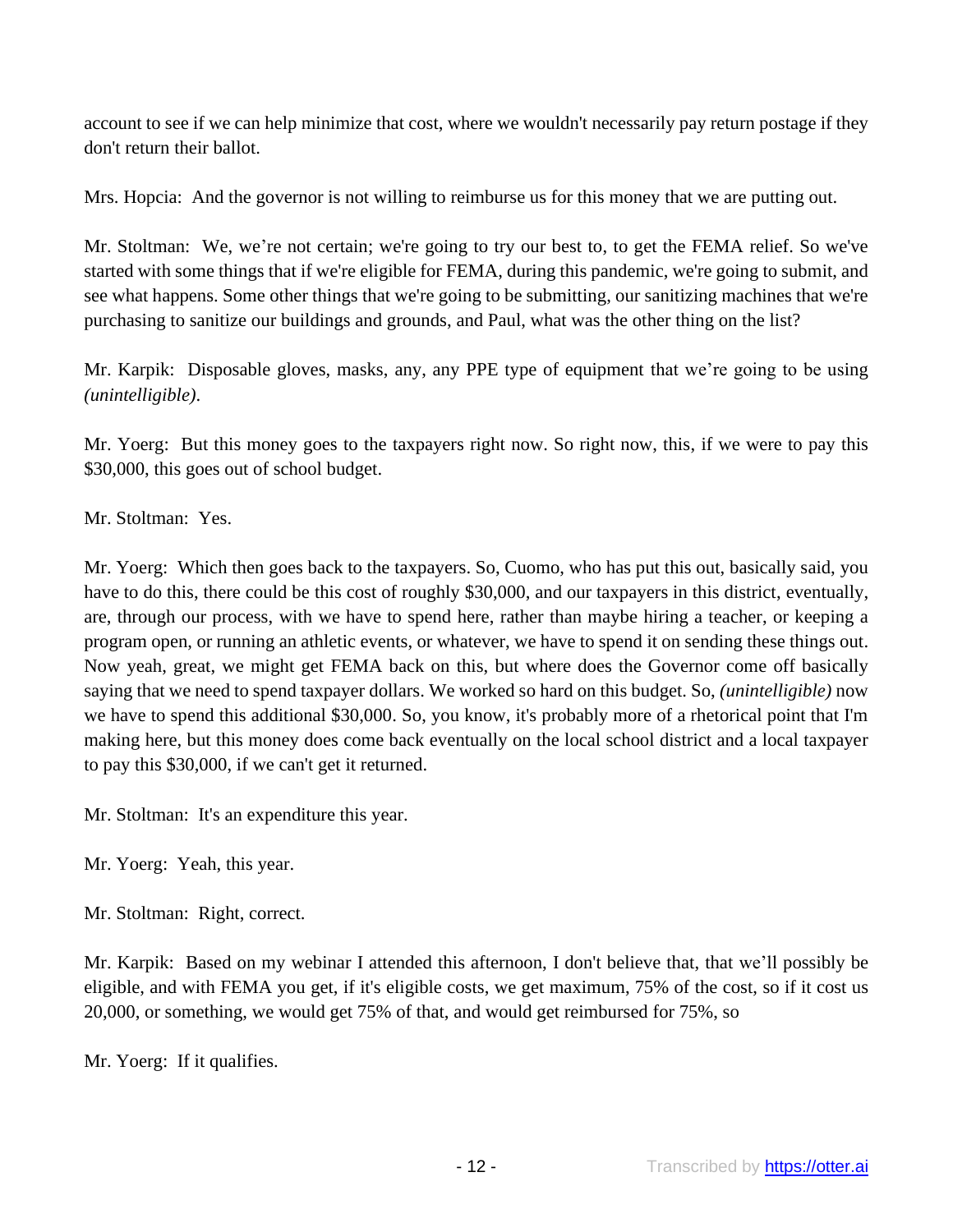Mr. Karpik: If it qualifies. I don't think this, based on all the things I heard today. I'm not thinking it's gonna qualify.

Mr. Bennett: This is absolutely ridiculous that this governor comes up with this plan, unachievable, for school districts. We have no list of eligible voters. You don't have to be registered to vote in the school budget but this guy, he knows everything, right? Puts this executive order out that makes no sense. I mean, he passes down the buck to the local district for \$30,000 when he sits there and complains to the federal government. If they put a band aid on them, then, oh you need to pay for it, but he passes it down to us. It's, this vote is ridiculous, that this guy would even come up with this idea. It's going to lead to voter fraud. How are we supposed to know who we mailed the ballot to is the one who actually fills out the ballot and returns it. There's no way to tell who's filling the ballots out. I can't believe they didn't come up with a better plan. Like I've said, there's some things you can do, a drive through voting, like they do with the testing; do it over a couple of days. You don't have to have contact with anyone, they can hand you the ballot you can put it in the slip by yourself. No, you don't have to touch anything. It's ridiculous that this guy comes out with a plan that is unachievable for a school district, and some of these people sit there and they're, oh you can get it, you can get it from the board of elections. The Board of Elections only does registered voters, you can have somebody that moves in the district 30 days ago, that's over 18, they're not going to know about it. And how's he going to make sure he or she can, they get their ballot. It's this guy sits there and makes up these orders and I don't think he thought it through. And I gotta be honest with you, I think that these associations, the school board associations, superintendents associations, this is a time we need them to stand up for these districts; to go to the governor and tell them that this is an unattainable. We can't, there is no way possible that a school district is going to get to every single eligible voter, and you're not going to stop voter fraud, from people filling out someone else's ballot, or stealing them out of the mailbox, or what have you. I just I don't get it. This guy. I don't understand why people, I'm sorry, Tracy, you got to transcribe this, it's gonna take a while. This guy, Cuomo, everybody loves him he's the greatest thing since sliced bread, and then he's coming out with this online school too. This guy is pushing his agenda that he's tried years ago when he had John King as the Commissioner of Education to consolidate school districts do this online education. The kids don't want to learn on line, they want to come back to school, and they want to be taught by their teachers, and they want to be in school with their friends, and this clown sits there and thinks he knows everything. He doesn't have a clue. My daughter said something to one of our college friends about it; they go this is coming probably from a guy that hasn't been in a school in the last 30 years. He has no clue what's going on. Then he wants to bring Bill Gates into it and reimagine New York education. Bill Gates, he can take a hike, because the last time he put his foot into the door. It was a disaster. And I don't understand it, this Governor is using this pandemic to to push his agenda against the schools, he's been against the schools, ever since he got in, and I don't understand why people. I gotta stop myself. It's ridiculous. But I can't, he's putting out this vote. There's no way possible that it's going to not lead to fraud, and that we're going to be able to reach every single voter, and there's other options out there but you know he's, he's the know it all I guess right now because there's no checks and balances with the state right now, so whatever he says goes, but I'm telling you, I can't stand that he came out with that order. I think it's ridiculous, and I don't know why these school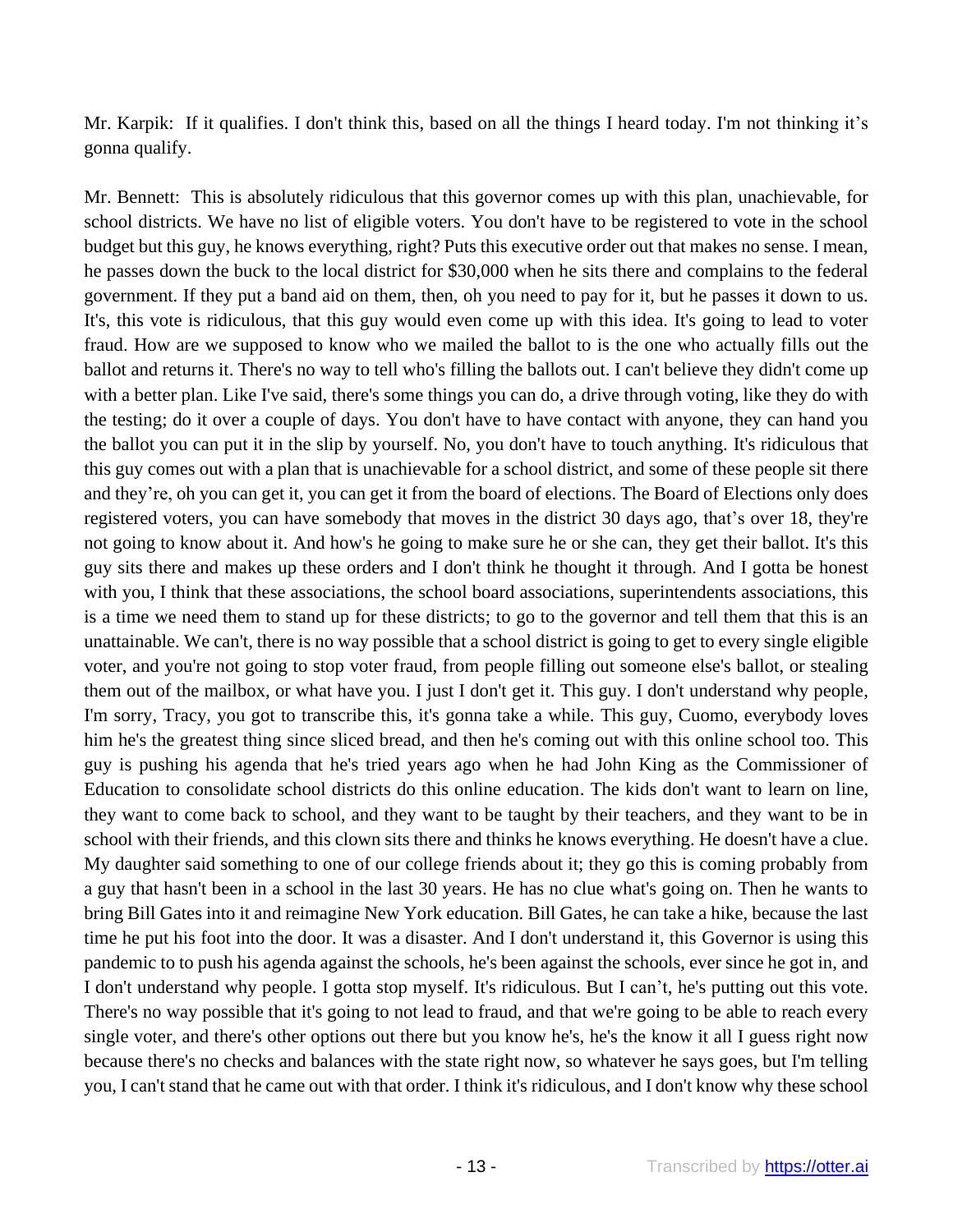districts, why we should put up with it, we ought to stand up and tell him it's unachievable, and we're not doing it and there's no way we can do it. And we need to make sure people that vote, it's a proper vote and if there is no fraud. I just don't understand it, it drives me crazy. And this guy is using this pandemic to push his agenda and everybody's just gonna sit back and take it, and it's not right. That's what I think. Sorry Tracy for having to transcribe it.

Mr. Karalus: I have a few questions on the verification of votes. So, you know, we're sending out what about right around 10,000 ballots, or how many ballots, do we even have an estimate?

Mr. Stoltman: No.

Mr. Karalus: And are those balances numbered or is that a way to verify that only a ballot is *(unintelligible)*.

Mr. Stoltman: So, each ballot, Tracy can jump in at any point, the way we typically would run an absentee ballot is each vote would go out and require a affidavit on the back for them to sign to attest that they are who they claim to be in addition to that I've asked and I'm not sure how she made out, and I don't mean to put her on the spot, but I asked if there was way that you could do a barcode. she was working with Frank and I'm not, do we have any progress on the barcode?

District Clerk: For the ballots?

Mr. Stoltman: Yes, to be able to scan them when they come in so we know.

District Clerk: When I, when we finalize the budget. I'll send my, well actually it's actually after May 11, when I have all my board candidates. So May  $12<sup>th</sup>$  I'll send my ballot strip information to Erie County Board of Elections *(unintelligible)* information I need to put on there so it's scannable, they'll make a PDF of it and they'll work on, they will work directly with BOCES, and BOCES will print the ballots for us on the proper paper.

Mr. Karalus: I guess what I'm saying is there, is there a way to make sure that the ballots that are coming back are the ones that were sent out, so they don't, say, go to a printer,

District Clerk: They can't. It'll have to have the bar code.

Mr. Karalus: But it will be an individual bar code for each ballot right, not just one bar code.

District Clerk: It's one bar code. *(Unintelligible)* on a certain amount, there's a certain quality paper.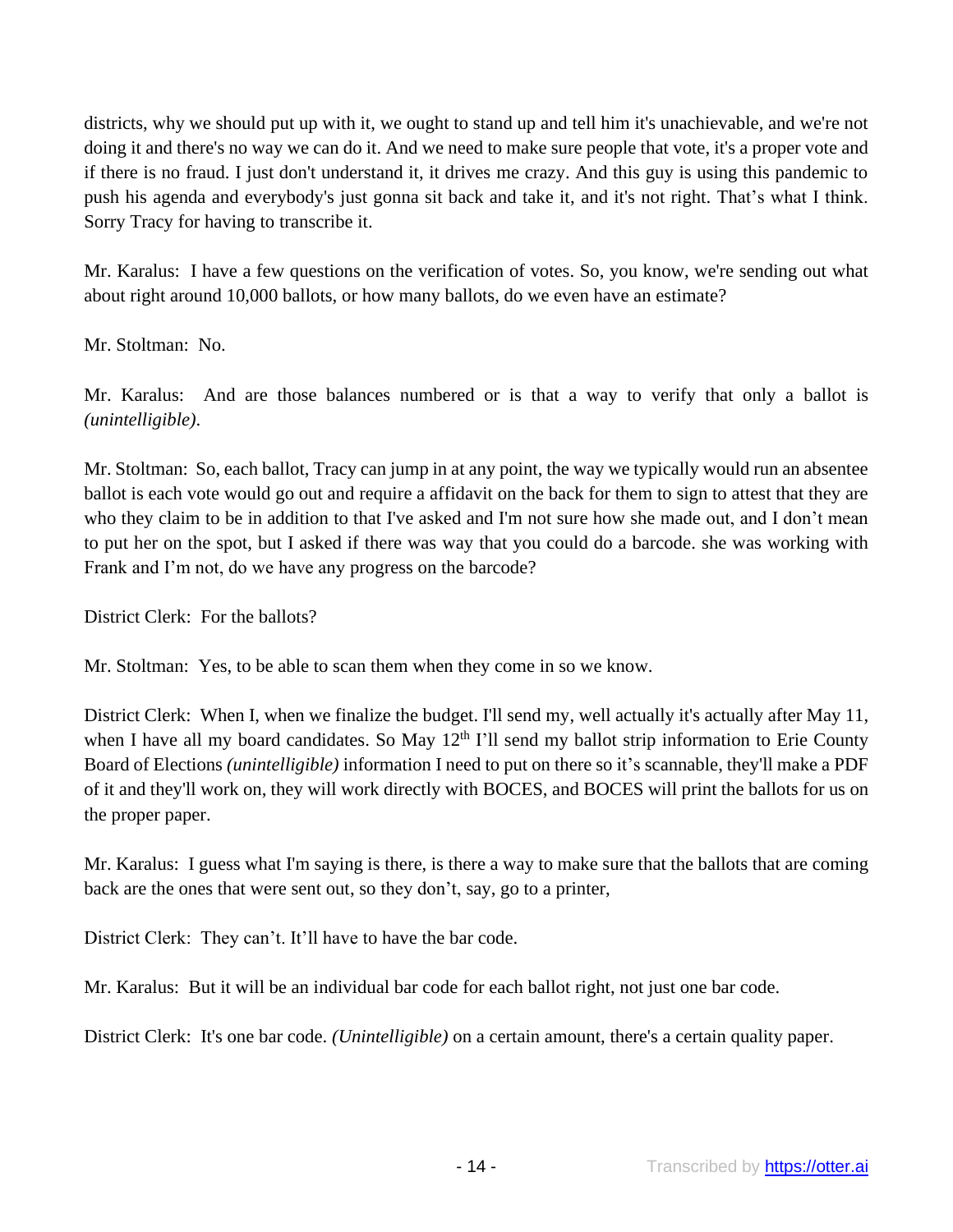Mr. Stoltman: So the barcode being able to scan and load into the database that this ballot belongs to so and so. And it got returned. We didn't get any progress on that we didn't hear about yeah that's what I'm kind of asking right I know that a ballot that's going to say my address is the one when it goes and gets scanned it says okay this ballot came from an address that we sent it out to rather than…

Mr. Stoltman: And I'm not, I'm not sure Rich, if she asked the question because, let's keep in mind also, if that, if that technology was available, and if we to implement it, there also could be the discussion that you know how somebody voted.

Mr. Karpik: Right.

*(Unintelligible)*

Mr. Stoltman: It might be part of the reason why it's not advisable.

District Clerk: But the back of the envelope will be an oath. And they have to sign that, so we will be able to tell who, what individual returned the ballot.

Mr. Karalus: Yeah, exactly. So it's gonna be kind of the same. That way, you know what I mean, you're still getting somebody's signature.

Mr. Stoltman: Well, the bar code's not necessarily on the ballot, correct? It's on the...

District Clerk: The bar code is not on the ballot.

*(Unintelligible)*

Mr. Stoltman: The affidavit, yep, sorry, the affidavits on the envelope, correct?

District Clerk: Correct.

Mrs. Hopcia: Causing a lot of problems.

Mr. Yoerg: Like Mr. Bennett said, I think one of the things that concerns me about this entire process is fraud, fraud from the fact that voting on the budget, voting on the other propositions, voting on the board members. You know we cut out a process; how long have we had this process in place with regard to board members, you need to get signatures, you need to file the right paperwork. That's all gone. It's all well whoever wants to run now, you know, as long as you meet these three or four criteria. I've ran for the board three separate times and I had to do all this work, I had to fill out all this paperwork, and I willingly did it, you know, now we're getting rid of that process. If I, I read the executive order that was sent and I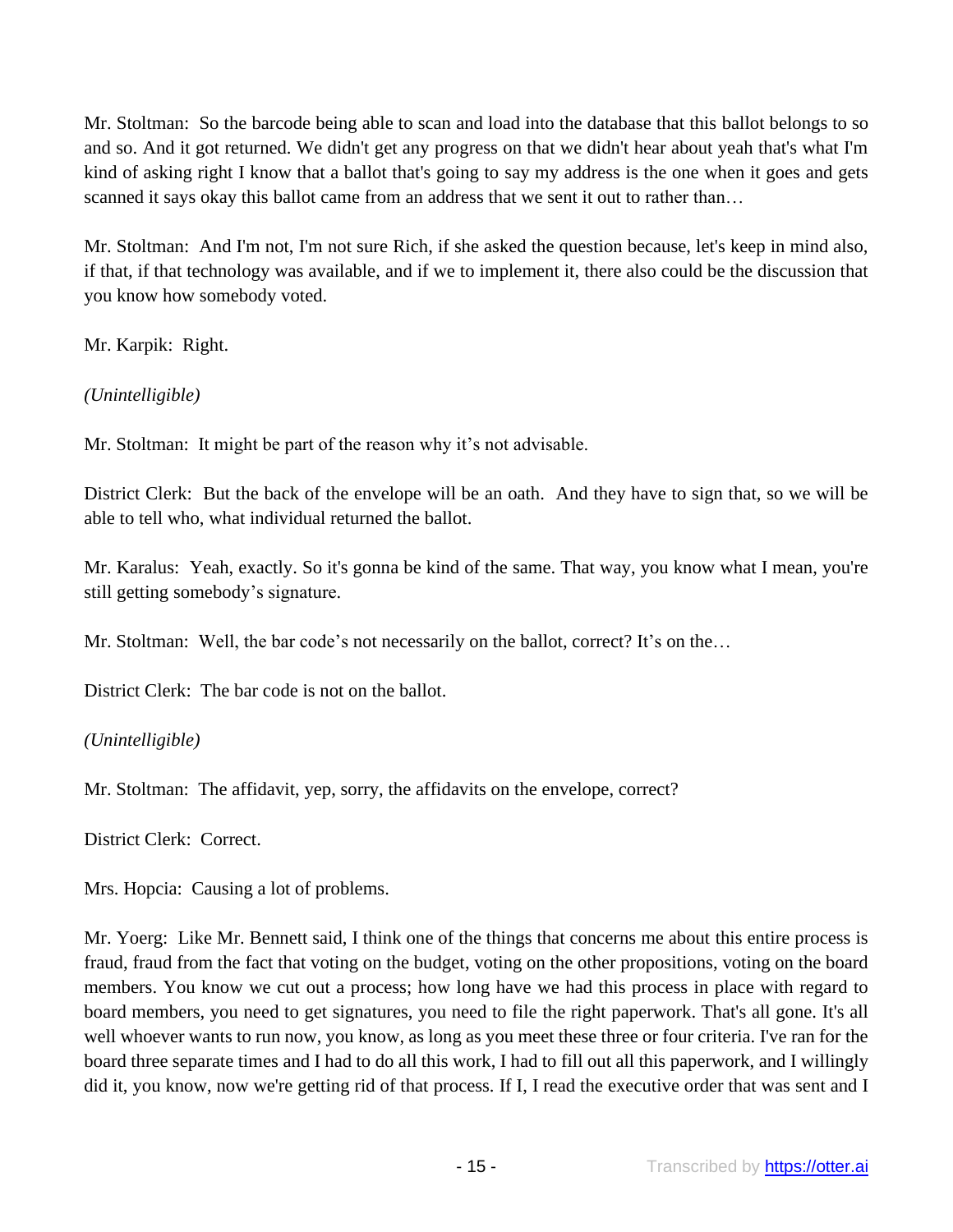read it doesn't say things that we can't do. Like certify a signature on that card. Where does it say we can't require it to be notarized?

Mr. Stoltman: So my advice to Tracy is that we have it notarized.

Mr. Yoerg: Yeah

Mr. Stoltman: So somebody who's, somebody that's putting into run for the board of education should, should have to go to a notary and prove that they are who they are so that would prevent somebody from putting someone's name on interested in running for the school board, and the person's not aware of it.

District Clerk: I was actually advised by our attorney not to do that because you can't ask them to go up to a notary because…

Mr. Stoltman: We can have that conversation, because at my meeting this afternoon, actually, another attorney suggested we do it.

Mr. Yoerg: Well, I'm not talking about warrants, I'm talking about votes. There's nothing that says that we can't ask the signature that you're gonna put on that envelope to be notarized. and get back to the excellent points we brought up here, how do I know, you know you get two ballots sent to your, in Mike's case, you'll probably get at least four ballots sent to your house and what's to say Mike doesn't fill out those four ballots and send them in. We don't, we don't know that..

Mr. Stoltman: But it's ridiculous.

Mr. Yoerg: If you had to go in, you had to get it notarized, and you had print put on there and talk about the what, what happens with voter fraud and there are arrests, and you can get imprisonment, and you can get fines, it would be great to put that right on there; maybe that's going to scare some people but always that process out there that something could go wrong, and even, even to the copying of them. Yes, there's certainly a stock of paper, there's bar codes and stuff like that, but people are smart. Now, are they going to bother to do that for a vote here, in Alden? I don't know, maybe they will, but there's so much that's out there, working within the limitations, if that's what you're forced to do. I think there's certain ways that we could get around that and certify even if we have to.

Mr. Bennett: He could have come up with better ideas like I said, we can be trusted to go to Tops, socially distance, I mean, people are going to Walmart, Home Depot we can be trusted, but the government doesn't trust us to socially distance for our constitutional right to vote, which is one of the greatest rights we have as Americans, and he's going to take that right away from us, but he doesn't, he doesn't think that we're smart enough to socially distance ourselves to vote. It's absolutely ridiculous. I'm telling you, I don't understand why people, I just don't understand why they, they're not up in arms about it *(unintelligible)*.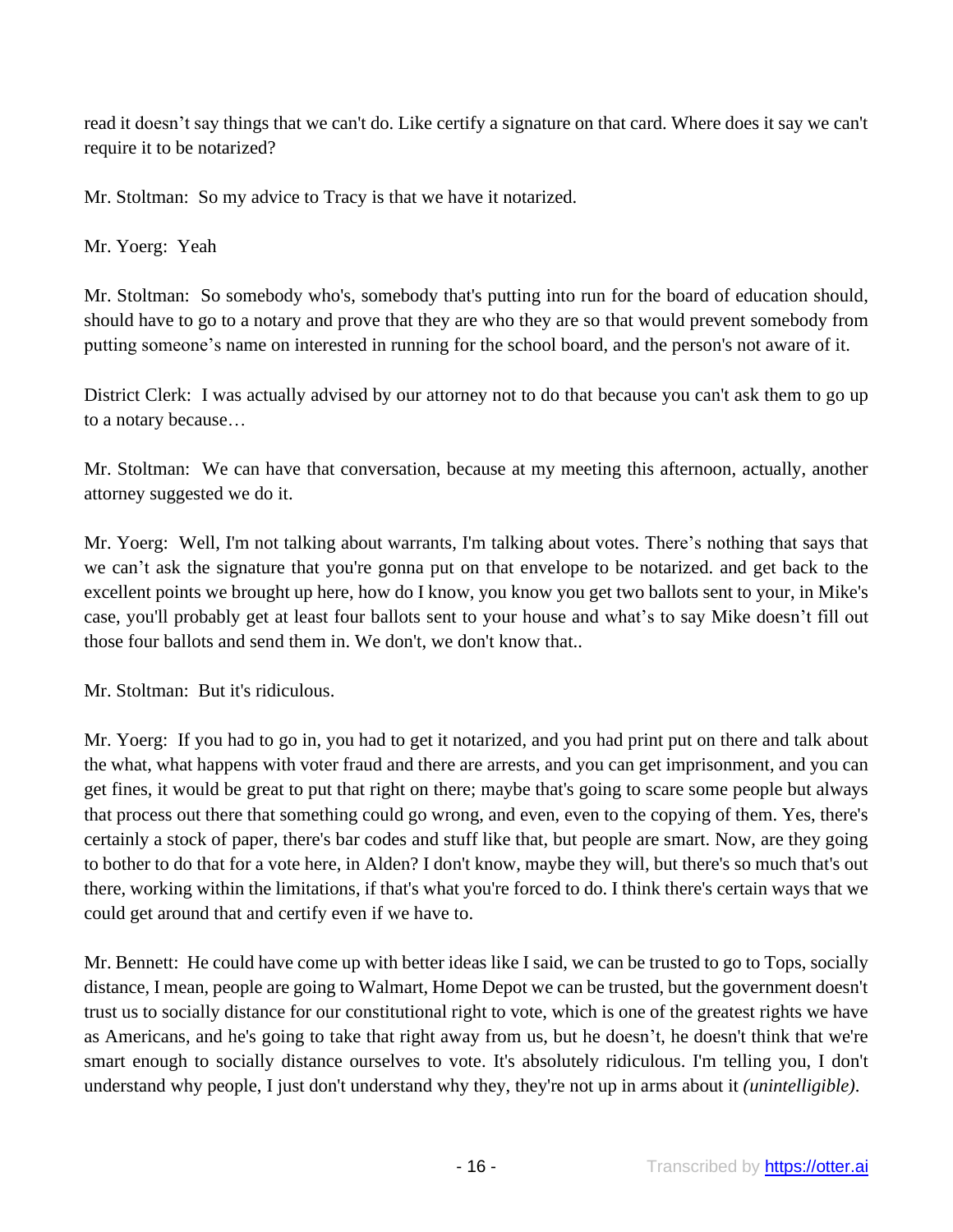You can't, he's telling us you can't be trusted to vote basically, we can't trust you. But we can, it's okay if you go to Walmart though, or you go to Home Depot your trusted then, but you can't be trusted to vote. He's treating us like we don't, we're not grown adults and we don't know how to behave ourselves. And I, I'm telling you, it's ridiculous.

Mr. Karalus: *(Unintelligible)* Now when the ballots come into my mailbox, you know, there's three of mine, I know my neighbors got a family of eight or something. You know, what's to say somebody walks to the next mailbox and grabs those ballots. But, I just don't understand the verification process, just doesn't seem to be there.

Mr. Bennett: Right. And that's it. That's what I said, I mean even if you did it over two days, so there's not a rush, and everybody feels like they have to get in there and vote, I mean you know I'm just an average Joe from, you know, Alden, *(unintelligible)* You know this guy, surrounded by all these people they're supposed to know so much, and they can't even come up with an idea, they probably don't even realize I had somebody tell me, "Oh you get it on the, on the board of education, you can get that from the, the Board of Elections, the voter list." Like no, there's, there's no list, and then they're like oh sure there is and I explained it to them they go I didn't know that, I'm a city resident, we don't vote on school board budgets. So people that live in the cities don't, they have no idea. So, people in New York City aren't up in arms about this budget vote because they don't care because they don't vote on a budget

Mrs. Hopcia: And they get all the money anyway.

Mr. Bennett: Yeah, people in Buffalo don't care about school budgets. They have no idea of what's going on. So it's all us rural districts that are stuck with this, and I don't even know, maybe Cuomo doesn't even know what's going on, how it's supposed to be done. I mean, if sure, you had to be a registered voter for a school board election, it would be easy, absolutely, totally great. But that's not the way it done, it's never been like that. And we're just supposed to pull a list out of the air and, and hope that they little Susie I think she's 18, so let's, let's get a little Susie and little Johnny, you know, I think they moved back into their parents, that's where they live, I think, let's mail ballots to them. Meanwhile, they don't live there, they live in some other district. It's ridiculous.

Mr. Yoerg: And then what kind of, what kind of stuff do we face if we did send it to little Suzie.

# *(Unintelligible).*

## Mr. Bennett: Right.

Mr. Yoerg: "I never got mine." And until I think what we're doing now, and I apologize Mike, and I think we are telling them that if they don't receive, and you mentioned that before, that if you don't receive…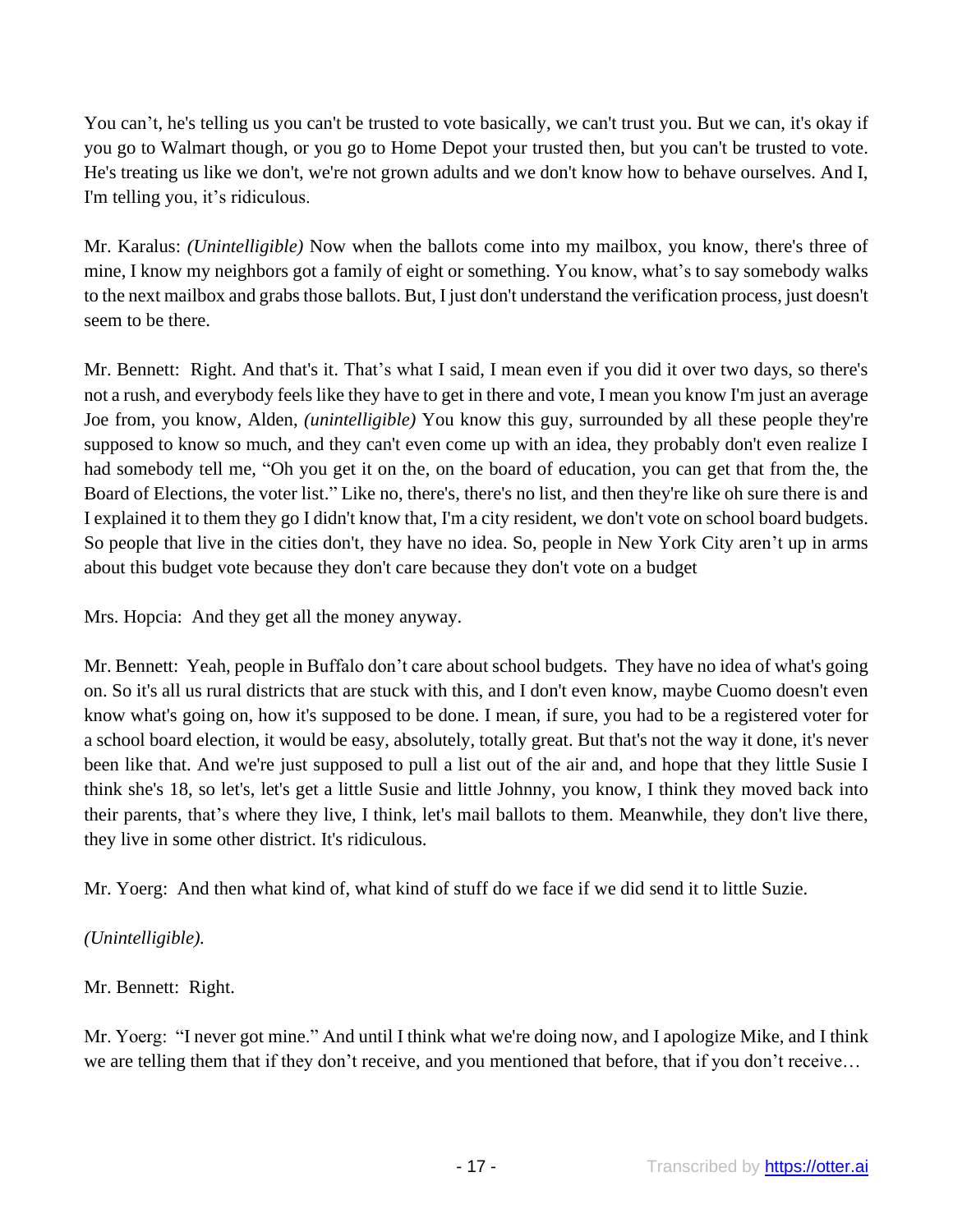Mr. Stoltman: All of our publications will say, what's the date, Tracy?

District Clerk: I can't remember what…

*(Unintelligible)*

Mrs. Hopcia: It's a ridiculously short amount of time.

Mr. Karpie: Adam?

Mr. Stoltman: Yes, Mike!

Mr. Karpie: I have a quick question. Obviously, you're talking to other school districts. What are other school districts doing?

Mr. Stoltman: The exact same thing they weren't doing and everybody's just as frustrated as Mr. Bennett.

Mr. Karalus: We shouldn't be in the business of trying to figure out whose a voter and who is not. We're a school board. We're not a voter registration system.

Mr. Stoltman: Yeah, Tracy, Tracy's in constant contact with the district clerk's, I'm in contact three times a week with the district superintendents, we're all frustrated we're all trying to figure it out, which is why BOCES got involved because they're really trying to collaborate as much as they can to keep the cost down for us, and assist in any way possible. We are unique; we have three counties, which complicates things a little bit for us.

Mr. Bennett: Like I said, besides his school budget votes, with his online classes and oh it's time to reimagine school. I'm telling you, this guy has no clue. He's never been a friend of education in New York State Public Education, he's always tried to cut funding, he's trying to consolidate schools. Back when John King was the commissioner, I went to a conference and he spoke about, oh this is a district, this is what we'd like to see and it was a school district of about 150,000 kids, he's using this to push his agenda through, and he has never been a friend of public education, and he's showing his true colors right now. With all this online, it's time to remake, he's pushed online education seven years ago and stuff when we heard about it. And the kids don't want that stuff, they want to be in a classroom, want to be with their friends, they want to be with the teachers. Again, my kids in college that got sent home, and they had to start taking online classes, they said if it was online classes in the fall, they're not even gonna bother to enroll for the fall semester, because they hate it so much. My daughter hates, that's in eighth grade, hates the uh, not that she, she would rather be in school right now, not that she has a choice.

Mr. Hopcia: It is not best practice.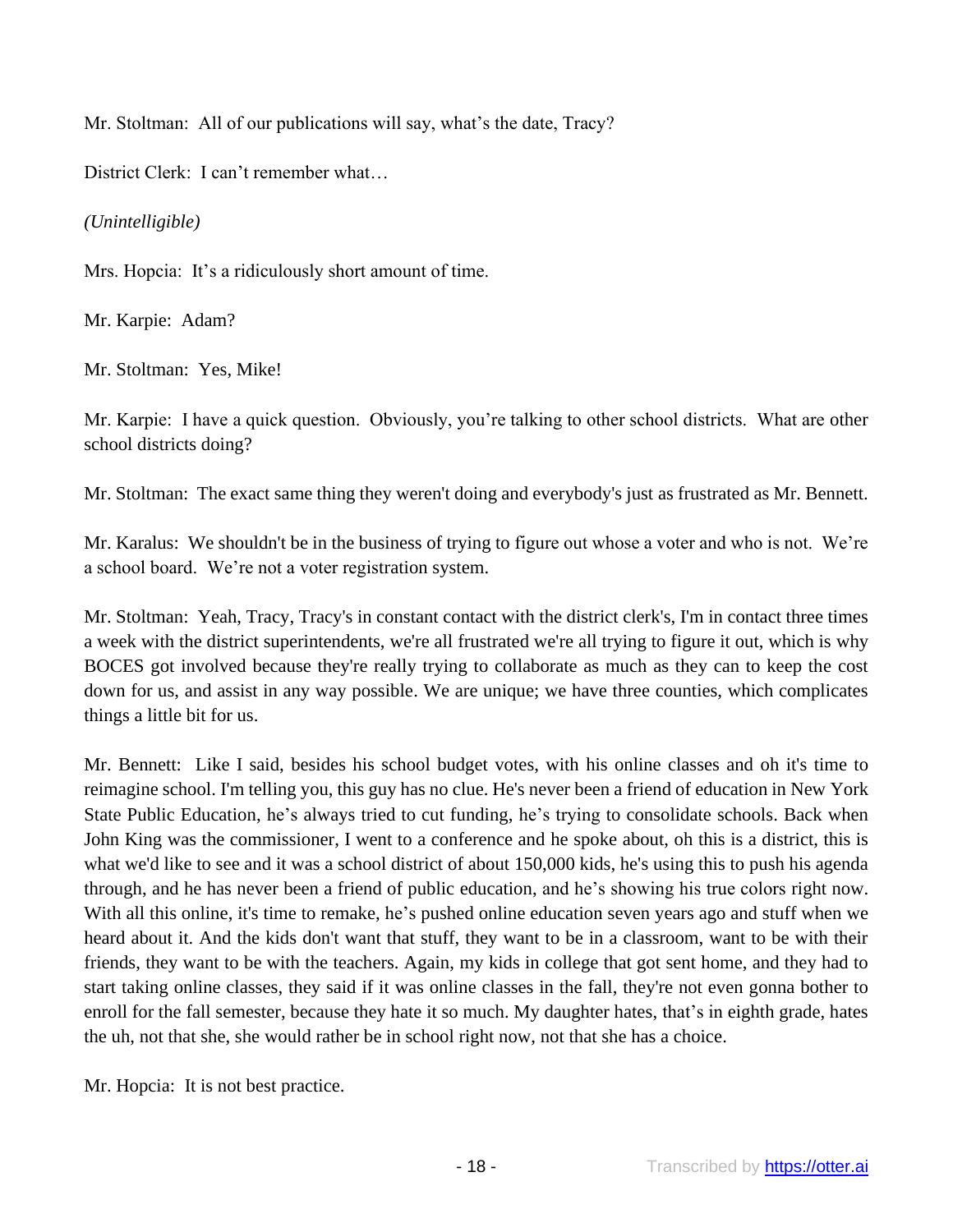Mr. Bennett: It's not no. What it's ridiculous. For this guy to sit there, he has no clue what he's talking about. Should it happen, as a parent, I'm talking as a parent, that this is not acceptable we shouldn't sit here and listen to this guy and think that he knows everything because he doesn't. And he's 100% wrong on that, and this budget vote. But I'm telling you for him to sit there and then to bring Bill Gates back into it. Tell Bill Gates, go sit on the sidelines and, and collect his money from Microsoft and stay out of the public school system, and he screwed it up before and it's ridiculous. I don't understand it, but I just, people should be more up in arms about that also.

Mrs. Hopcia: Thank you.

Mr. Bennett: Sorry Tracy.

Mrs. Hopcia: Yes, Tracy, we apologize.

*(Unintelligible – several talking at once)*

Mrs. Hopcia: Alright, Board Comments. I do want to say one more thing before, before I hand over, if you have another comment. Today I adopted a senior. I don't know if any of you are aware that that is something that is something in Alden. So I wanted to bring that up for you, that some parents got together and did a thing on Facebook where you can adopt to senior in Alden and just send them a card or something to acknowledge they're, they're here since their year has been curtailed, so if you're interested you can talk to me about it. Mike, anything else to say.

Mr. Bennett: No, I'm all set.

Mrs. Hopcia: Okay, Ken?

Mr. Stoldt: Nope, nothing.

Mrs. Hopcia: Mike Karpie?

Mr. Karpie: I'm all set.

Mrs. Hopcia: Tanya?

Mrs. Lords-Quinn: I, I'm totally with Mike on this. And I know I've talked to a lot of the parents and their kids are not doing well this online stuff, at all. They need the structure, and my daughter, she's, she's doing well, she's keeping up line, but even she's having trouble. And there's some things that would be wonderful that they have a zoom class that they can talk to and stuff like that but it's not the same.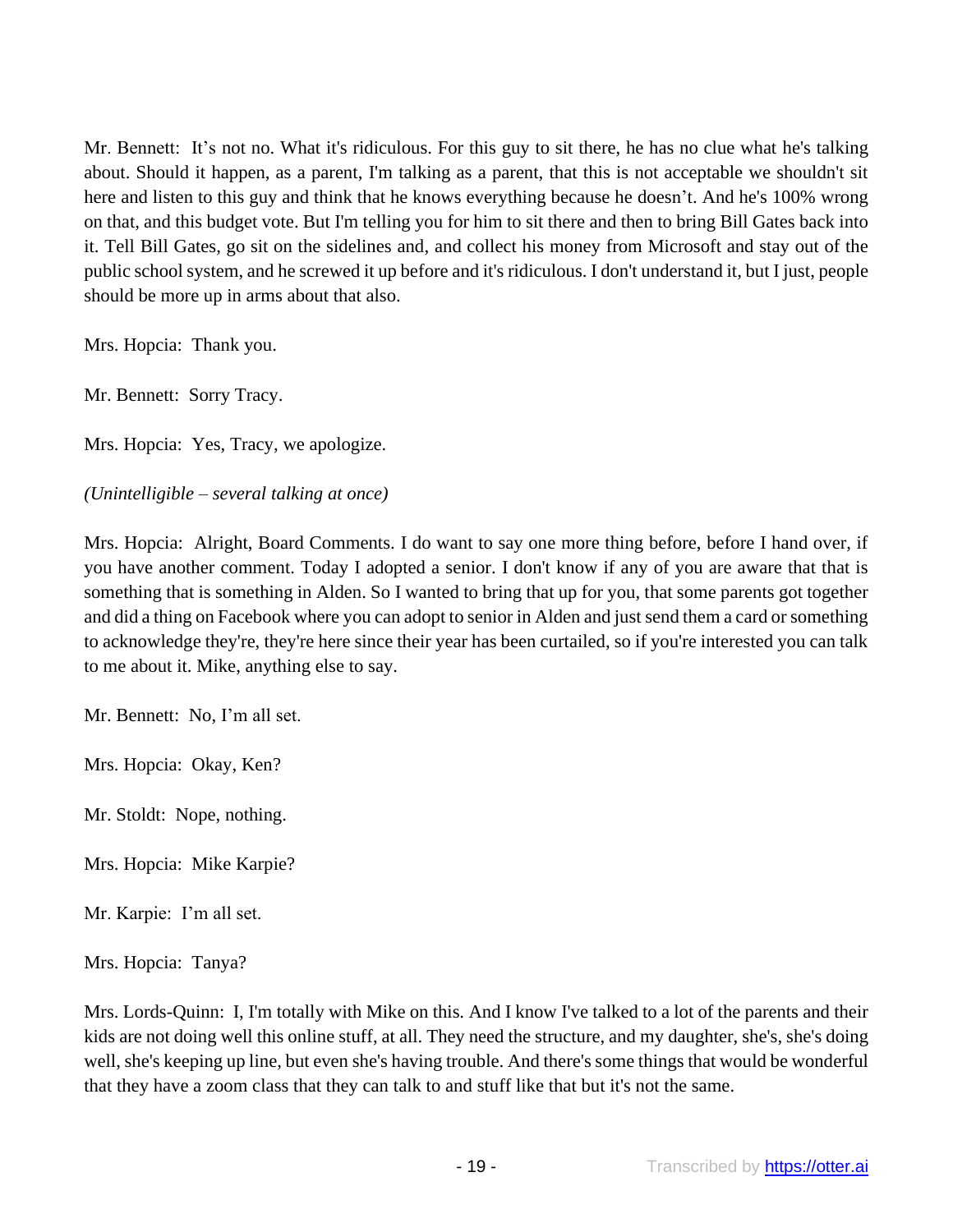Mrs. Hopcia: Not the same.

Mrs. Lords-Quinn: Just not the same.

Mrs. Hopcia: I know. Rich?

Mr. Karalus: I did go on, I think it was YouTube and see the Alden band, perform which was really impressive area really nicely done with all the individuals that, basically, screenshots of the individuals playing their instruments. And then they put it all together and it sounded like a real concert, it was really impressive. It almost brought a tear to my eye watching all the kids work so hard, *(unintelligible)* on Zoom, seeing everybody doing it at home. So, I'm liking these comments a little better.

Mrs. Hopcia: Thanks! Jim?

Mr. Yoerg: Yeah, just two quick things: Number one - what we did for the seniors, I thought that was awesome. *(Unintelligible)* Yeah, watching, and watching and all the photos and just people so happy that the delivery of those signs, placing them on the lawns, you know, it meant a lot to the seniors. I don't have a senior this year. But, you know, I know a lot of the kids that are graduating and it's hard. it's hard for them heartbreaking because they're. Hopefully in the near future we can still do something for them but I thought was wonderful. I thought it was great that we got out there, I see a lot of school districts doing that. It really means a lot to the students, so kudos for everything else you have on your plate, you know, for our District to stet up, step up and do something like that, I thought, I thought it was absolutely amazing. And the only other comment, you know, this certainly goes back to, to what we're doing here and I'd like to applaud the District on everything. I know you guys are working hard, even though we may not agree with things that are happening here and I'm not even sure if there's a way out of it. Who knows, by the time that night comes around, New York State might be completely open and everything that you put into executive orders will be null and void anyway, because he clearly talks to the fact that, you know, we're doing this to protect people, and social distance and stuff like that but yeah, in, what, a week we could be going through phase one. By the time this hits we could be on phase three and opening up and going to the damn sabers games. So, okay, maybe not quite that fast, but, what happens then? Okay, we want to do all this stuff by then, maybe the week before we're opening up everything and to hell with that. I just think it's frustrating that we're being asked to do something so far out because we have to; we have to plan, we have to get all that information out there, but who knows, that night, we might actually…

Mr. Karalus: Do we have *(unintelligible)* to open up to hold a normal vote? You know, is that, is that possible? That might be the best way..

Mr. Stoltman: Yeah, I. Is it a possibility? Anything's possible. I don't know how many weeks in advance Tracy needs to reserve the machines. And I don't know how many weeks in advance we need to provide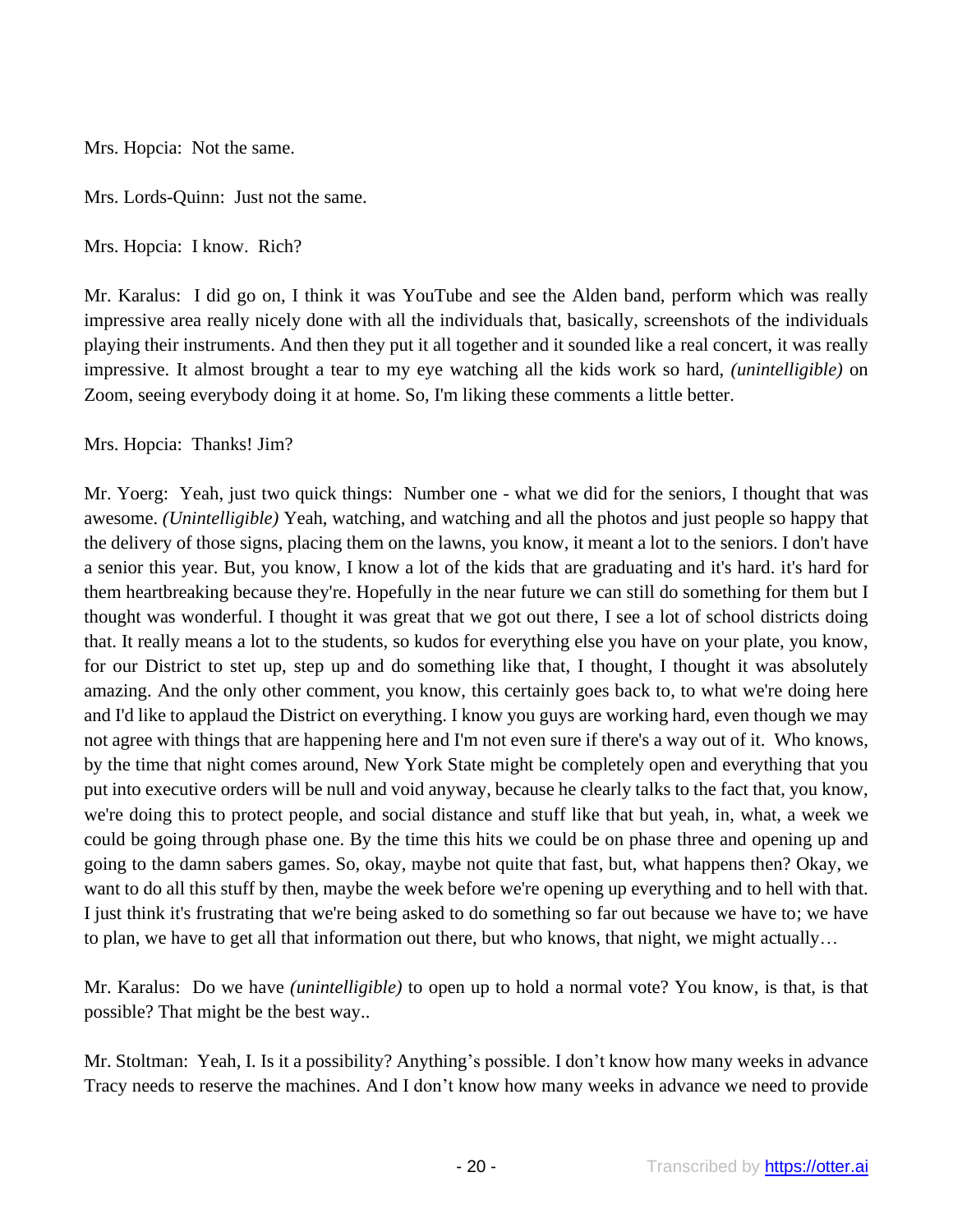notice, and how we're doing the election. So, as we've learned anything's possible in an executive order. It happens like that.

Mr. Karalus: Right. Well unfortunately, we can't issue executive orders.

Mr. Stoltman: Right. What if he changes his mind. Yeah.

Mrs. Hopcia: So all we can do is try to change his mind.

Mr. Karalus: Thank you guys, everybody in administration, teachers, this is all unchartered territory. You know what I mean? Tracy, sounds like you're getting a lot of work that you just kind of have to work through without much, you know background on how to do it, so we all appreciate that.

District Clerk: It's been a challenge for all of us clerks so, well for everybody, but, yeah. We've all had our challenges.

Mr. Karalus: I'm sure this wasn't in the job description.

District Clerk: I feel sorry for the first year clerks.

Mr. Yoerg: Or maybe it's easier because they don't know any better.

Mrs. Hopcia: Over to you sir.

Mr. Stoltman: Okay principals reports in the spirit of the time, I know the principals provided updates in their reports if you have any questions they're on the call right now like if I have a question, address them if not we'll move on to the next part of the agenda, I know they're working feverishly with their staff, each and every day. I know the staff is working with their departments and their grade levels to plan lessons and activities and provide feedback, and it goes without saying what our food service people, our aides are doing to feed our folks but I also don't want to miss out on the transportation folks that are delivering those meals. And this week, cleaners. *(Unintelligible)* buildings and grounds. You know, the grass isn't going to stop growing. So we've got to make sure

*(unintelligible)*.

Mr. Stoltman: Yep, they're doing a good job.

Mr. Yoerg: I just have one question if you don't mind if you answer, and maybe Kevin can chime in on it, graduations coming. Time is going to come and go, what's the plan as far as recognizing the technical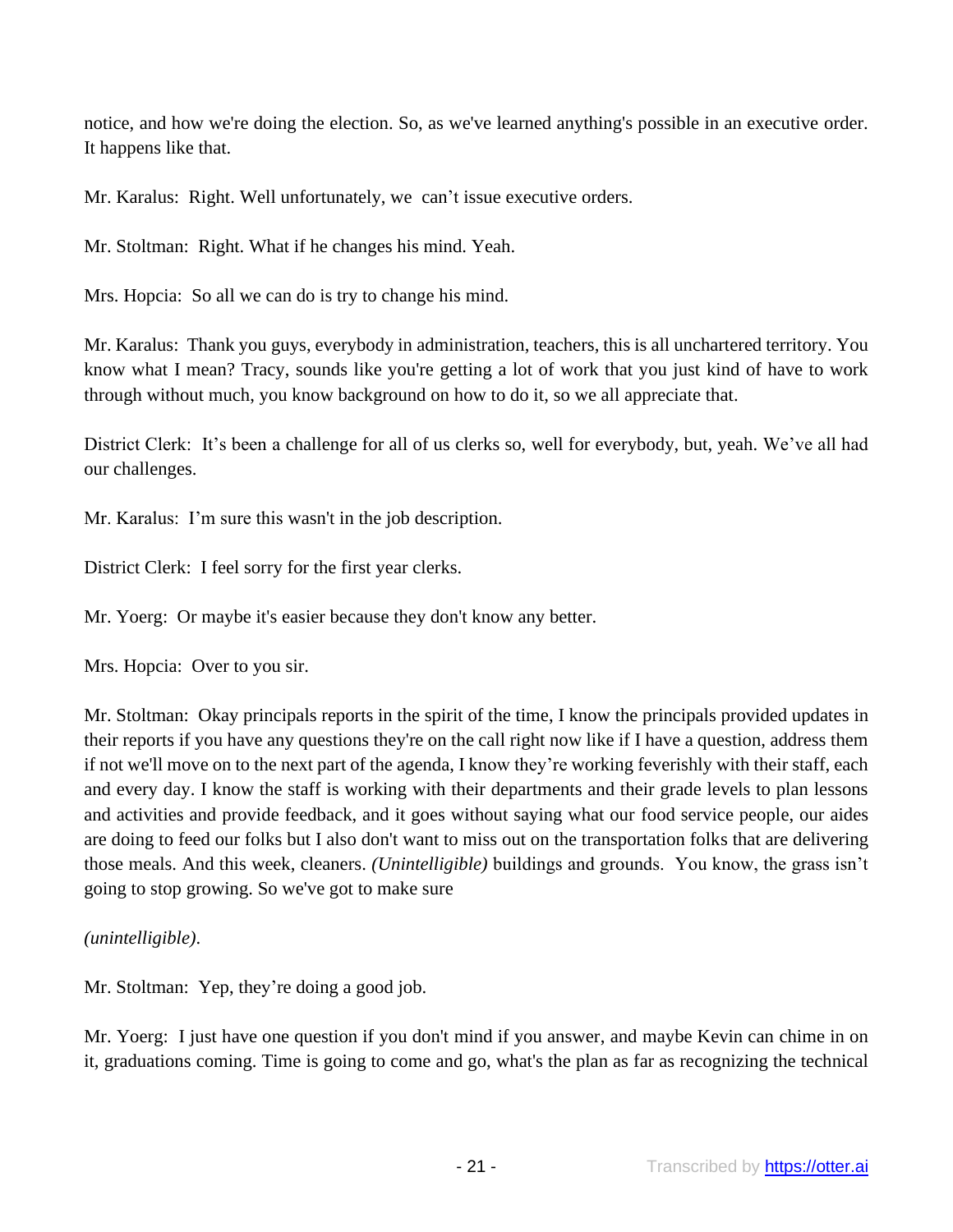side and actually handing diplomas out if we're not gonna have a, obviously, a formal process here because I know that Kevin has been working on this along with all the staff but..

Mr. Karalus: I hear a rumor, but I don't want to bring it up.

### Mr. Yoerg: You heard a rumor?

Mr. Stoltman: Yeah, I'll let Kevin speak. And the answer to that is there's *(unintelligible)* Wyoming health department, okay, to, or Niagara health department, because there's a lot of different things out there in the works, one of which was maybe inappropriately shared at Facebook over this weekend. We have had conversations with drive-ins. Okay, about possibly doing something. We've had conversations internally, about what might it look like here if we did something here on the field with the kids. They've talked about, you know, drive-through graduation, they've got a boat load, I don't know what Kevin talked about, but when Kevin and I talked a couple weeks ago, it was about preparing many different options, because we don't know what the future holds. And you know, we should have several different things that we can do in the event that we're status quo right now, what does the graduation look like. Is there a virtual graduation. In the event that we're in phase one or phase two. What might that look like. I can tell you now I was on a call last week with Gail Bernstein last week, no this week, today's Thursday, so it was Monday, and they're not in favor of any gathering. Right now, she's not optimistic in June that there'd be any large gathering in Erie County. So I said, so then if we're moving things to Wyoming County, I guess we talk to Wyoming County health department, which we would have to do, we would have to do so,

## *(Unintelligible)*

Mr. Stoltman: Yeah, if that's one of the requirements are no, no large groups beyond 50, okay, well then Kevin's got a plan for that. What does that look like right you know if it's no large gatherings beyond 10, then he's got a plan for that, and Kevin I'm sorry, where are you on the screen?

District Clerk: I can, Kevin, you turn your volume down before I unmute you? I've got a lot of background noise.

Mr. Stoltman: You there bud?

Mr. Ryan: I'm here.

Mr. Stoltman: Okay. Did you get a question?

Mr. Ryan: Yes. To answer the question. And you know, to add to what Adam's already shared, we have plans A through F in the works. And I've been meeting every week. Twice a week with two different groups we have, and obviously remotely by zoom. I'm meeting with all of the senior class officers, the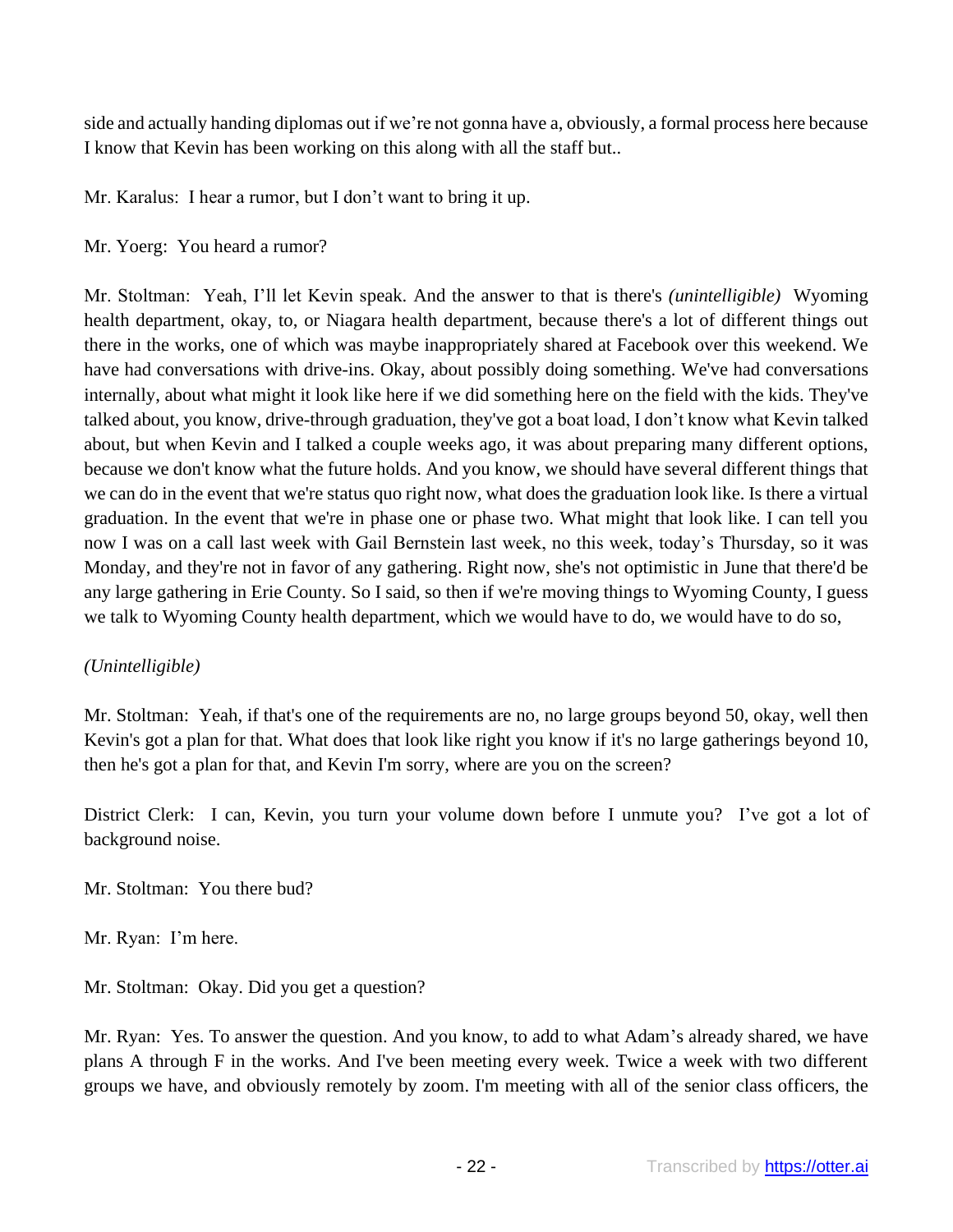senior class advisor, and a number of other people to work with the seniors on different aspects of senior events that typically traditionally take place in the spring. So we are getting their input. And they are part of the decision making process; certainly they have their own thoughts and feelings about what they want to do and what they don't want to do. Ultimately as Adam has shared you know our, our decision will be based on what we're allowed to do by the health department in the location that we're going to do it. So, you know, again I'm working with staff as well in another zoom session during the week to work through many of those senior issues, including graduation. And, again, you know whether it's, you know, a drive in movie theater, which I know has become the, you know, of the rumor talk in different, you know, communities across Western New York. Again, that presents its own challenges or, you know, a large venue where we can spread people out, or a virtual ceremony if that's what we have to do. We are moving ahead with our plans, so we're already in in process of having speeches done and prerecorded so that no matter what we do, we'll be ready to put a program together. If people get to do their speeches in person and in a large group setting great, but what I can tell you is that we will be ready for whatever it is that we can do to give our kids, a fitting graduation and confer their diplomas.

Mr. Yoerg: Thank you, Kevin.

Mr. Karalus: Yes, thank you.

Mr. Yoerg: We're very proud of everything that's going on and the work and effort that you and your staff and everybody here is putting in, it's just amazing. Very proud. *(Unintelligible)* what it's going to look like. But we look forward to it, that's for sure.

Mr. Stoltman: Okay, any other questions for you any of the principal's?

Mrs. Lords-Quinn: What about for the yearbooks? How are, what's going to happen?

Mr. Stoltman: Okay, it's a good question. And I ask for a little bit of trust, because some of the activities we're talking about we kind of want to surprise kids with. So without getting into too many details and some activities that are potentially happening across the district, if you don't mind.

Mrs. Lords-Quinn: Alright.

Mr. Stoltman: Okay. How'd I do guys, alright?

Mr. Karalus: And, I don't know if that's even possible but you know as a board member, in some way, shape or form been involved in the graduation, I like going to the graduations every year that may not be possible this year but you know, even if it's just to, you know, have access to an on-line ceremony and, you know keep us in mind.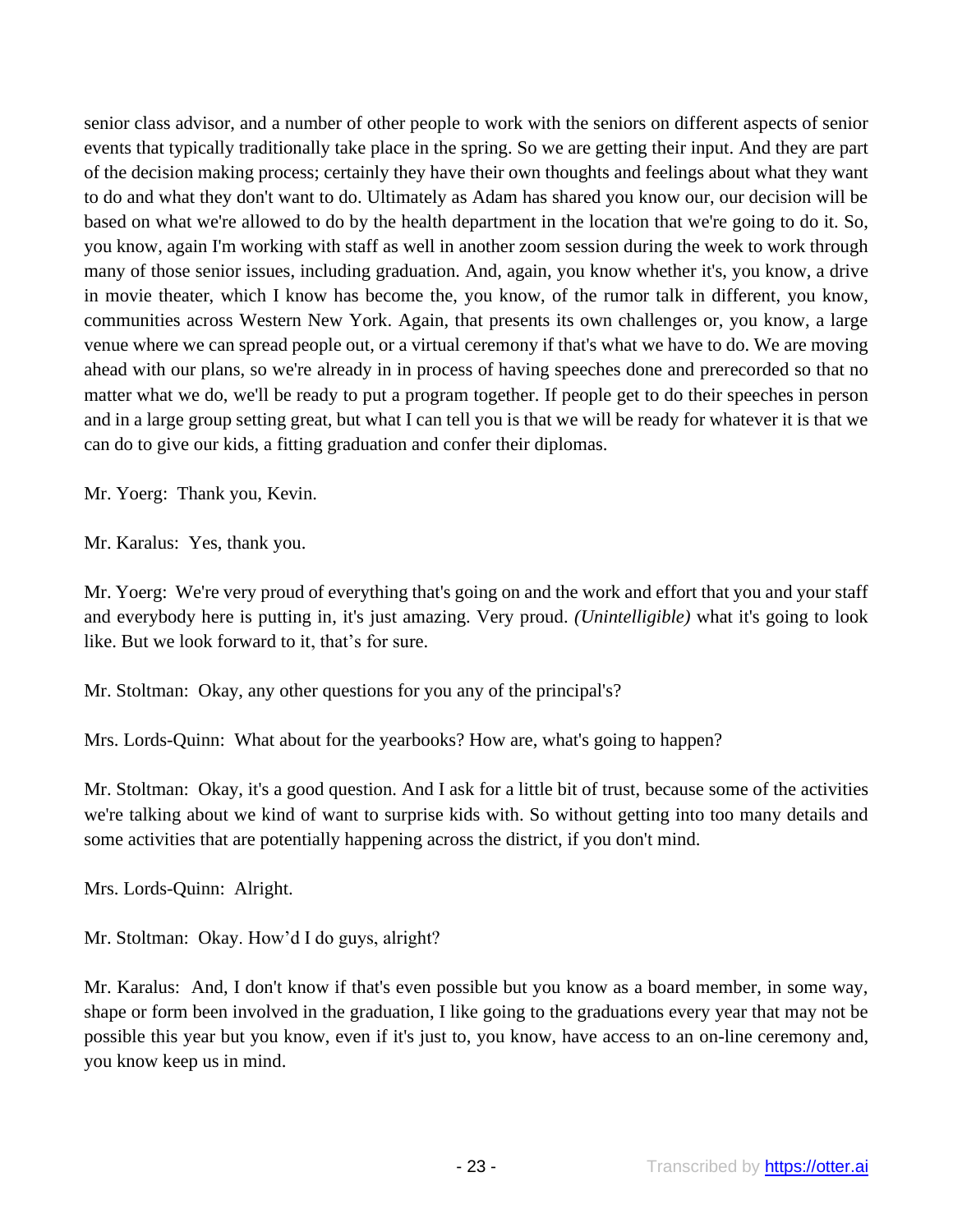Mr. Stoltman: Yeah, absolutely.

Mrs. Lords-Quinn: Are they going to do anything for the kindergartner graduations or the moving up for the fifth graders?

Mr. Stoltman: We've, I've asked the principals to take a look at things like that to see what, what makes sense and what's feasible. I know that there are some things in the works *(unintelligible)*. We did have a conversation. Once the announcement was made. Keep in mind, it was only less that a week ago, we found out we weren't coming back. So as a part of our admin meeting on Monday or when's Wednesday. Wednesday, sorry. Wednesday we talked about all the end of the year things that we do.

Mrs. Lords-Quinn: Yeah, I know all the kids seem so disappointed. I mean I remember going to the kindergarten graduations and moving-up days and you know the eighth-grade dances, or, you know, the eighth grade ceremonies were always so much fun. So, yeah.

Mr. Karalus: Board members are sad *(unintelligible).*

Mr. Stoltman: Thank you for understanding we don't want to spill the beans just yet.

Mr. Yoerg: Thank you.

Mr. Stoltman: Updates. No, I'm sorry principal, Paul over to you; budget discussions.

Mr. Karpik: Alright, Ken and Mike, you're on the other side of the screen today. If you have any questions, please speak up, I cannot see you on my screen so if you have any questions just chime in and I'll try to answer the best I can. Any questions from the last board meeting. I know we had some directive from the board about where you want the tax cap and the tax levy. So we worked on that, so let's just briefly go over what the preliminary budget's going to look like with the adjustments. And we'll talk about the tax levy, and we'll go from there as to what you want to do with everything. Just as a, before we start the preliminary budget, I know we talked about it a little bit about the board discussion here, about the budget process; so, May 11<sup>th</sup> is really the time that board of ed candidates has to be to the district clerk. May 21<sup>st</sup> is technically last day we can actually adopt the budget. So, you don't really have to do a budget today. But with all the deadlines *(unintelligible)* it makes sense to do that, so the district clerk has to mail out absentee ballots for this vote anywhere between May  $11<sup>th</sup>$  and June  $2<sup>nd</sup>$ . So, I'm not sure how she, how she can possibly mails out ballots *(unintelligible)* May 22<sup>nd</sup>, which would be the day after we adopt the budget, so deadlines and timelines of this whole process are not making a lot of sense, they are really squished, and I'm not sure how much thought was put into this *(unintelligible).* The budget hearing, technically, right now, is set for May 28<sup>th</sup>, it'll be at six o'clock. We'll do that via zoom, nobody in the audience, so it will just basically be Mr. Stoltman and myself presenting the budget to the community. They will be able to, I'm not sure if there will be any questions answered afterward.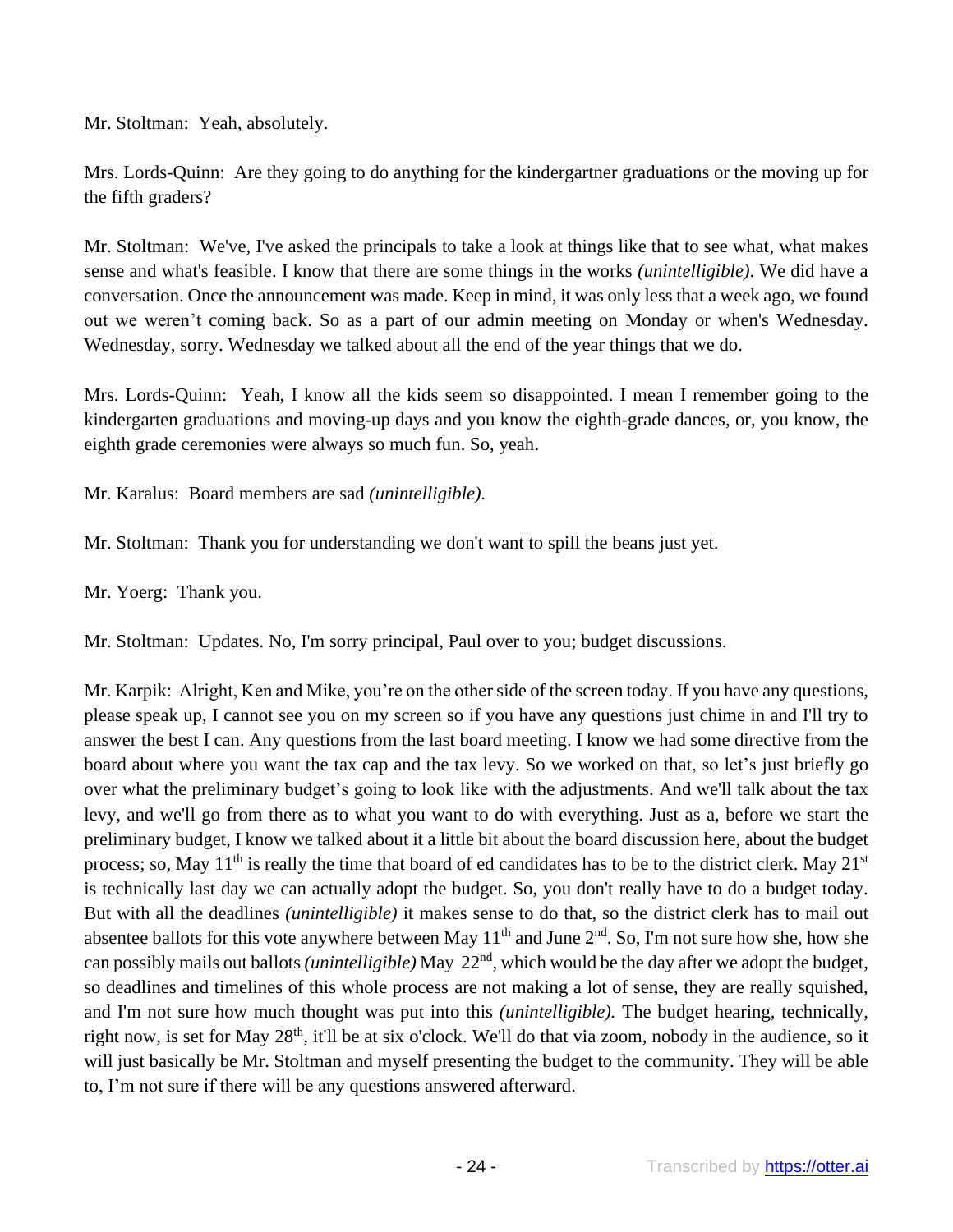Mr. Stoltman: We'll do it like the town hall meeting, via Zoom.

Mr. Karpik: Yes, we will do the best we can to answer any questions. And then June 9<sup>th</sup>, all absentee ballots must be returned to the district clerk by 5pm, which is what we talked about so they have to be here, if put in the mail *(unintelligible)* you may not get your vote counted. It has to be to the district clerk by 5 pm on the  $9<sup>th</sup>$ .

## *(Unintelligible)*

Mr. Stoltman: … get clarification on that.

Mr. Karpik: Okay. So a lot of different things going on and that's basically what Tracy's been working on the last week since Friday. We're all trying to figure out what all this means, and she's doing a really good job with everything. Updated budgets: I know we talked about the, items highlight in yellow are the things we adjusted. So what we ended up doing is we found some cost adjustments at BOCES so we adjusted those costs a little lower, and we reduced that by about \$6,000 from the last meeting. And we're looking to reduce our academic support areas, that's gonna be a reduction of about \$63,000 in costs. So between those two items about \$70,000 in reductions, and the corresponding item when you reduce positions is *(unintelligible)* so I'm adding \$13,000 in unemployment costs to offset that. That was based on 26 weeks when I did it, and my understanding they will get benefits up to 39 weeks. So, some of the numbers may be a little skewed so hopefully things get back to normal and we don't find out it's beyond 26 weeks. So, that additional unemployment cost is going to be covered by the use of our unemployment reserve, so that, that actual cost will not impact of tax, the actual tax levy itself because that will offset that one. So, we reduced by \$70,000 to get down to the number of 35,729,653 so that leaves us with a year to year increase of about 3.15%. I'll talk about what that means for everybody, but this is really the breakdown of where the cost increases are for next year; salaries, reduced staffing. Trying to get to a tax levy that we feel is hopefully appropriate to get a budget passed. Benefits are the big driver there, we have increased cost because of employment. We have increased costs, extra cost for this year, the retirement costs have gone up, and we have health insurance costs going up. So the benefits this year actually larger *(unintelligible).* Contractual costs and BOCES costs, you see a little flip flop there. The actual costs are already going to be going up because of this, the change in placement service. BOCES services for private placement for special ed kids and their services to private placements. That's what that drive is, that's *(unintelligible)*. Debt services are our biggest increase in the budget this year. And it's about 40% of our increase. That's all driven by the financing for vision 20/20, I will talk about that in the next slide. So, the impact of that, it looks large on the screen, and the expenditure increase this year looks larger than it should be. But if we take that out of the equation, which is gonna be funded, the increases, is pretty reasonable. Minor changes in equipment, supplies, and transfer to capital is our annual rate *(unintelligible)*, provides us reimbursement about 70%. So this year we're gonna be replacing doors at the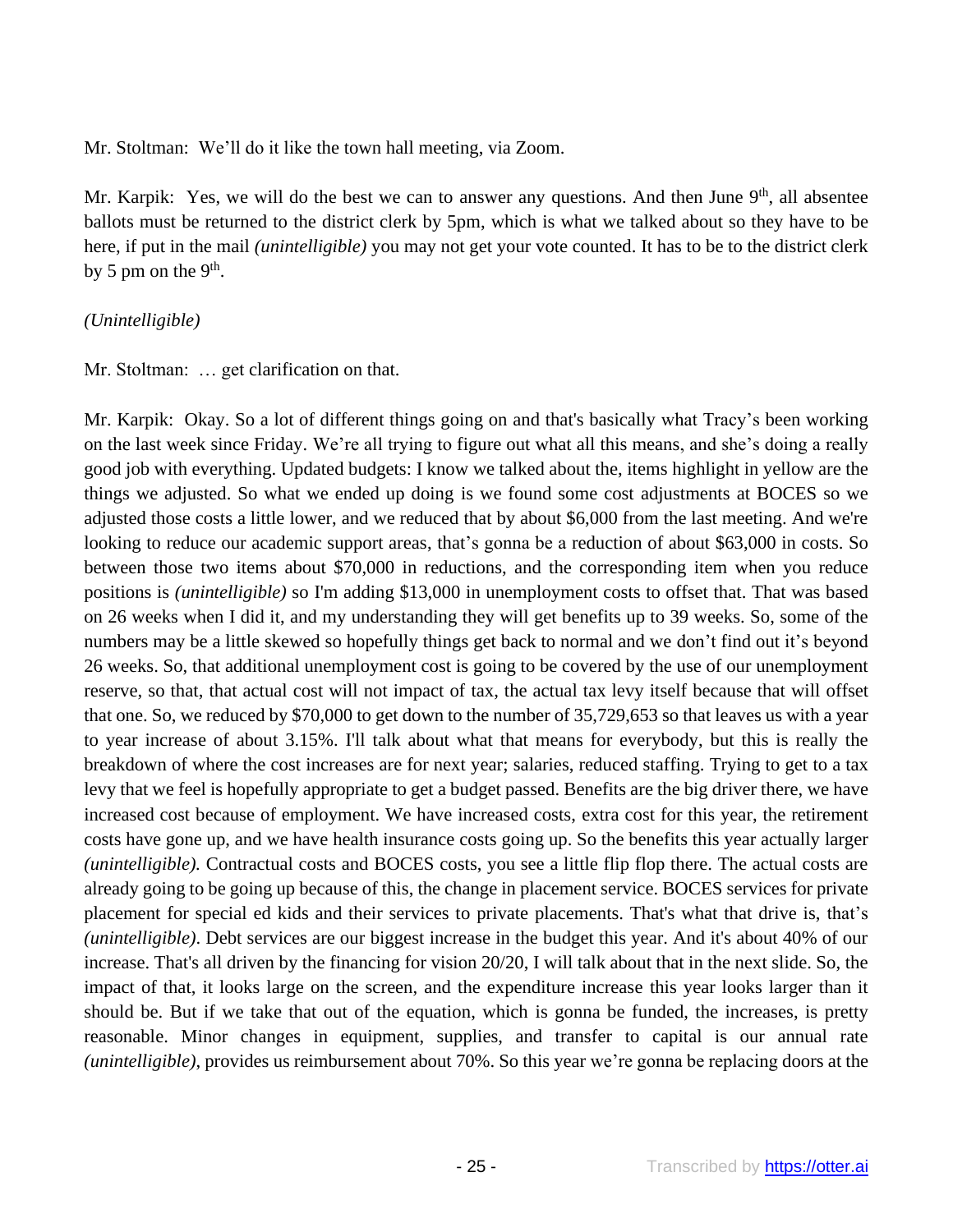## Mr. Yoerg: Hopefully.

Mr. Karpik: Hopefully, yes, we ever know Yes.

# *(Unintelligible)*

Mr. Karpik: But yes, that's to replace the doors and the Intermediate School to complete the um, as part of the Vision 20/20 replacing, redoing all the hallways in that building. We're gonna replace the doors in each classrooms *(unintelligible)*. Now the debt service costs make up 40% of the increase reduction. That's a large number. All debt service costs we have are offset by either state building aid, and the use of debt service reserves. So there is absolutely no additional cost right now to the tax levy for vision 20/20, for this, the 2020-2021 school year, or the school year 19-20 as well. So I want to be very clear that this capital project that we're doing, that you see construction for the new track, the new science rooms for next year, the new roofs, the new pool complex, right now for next year, there is no tax impact, no debt service cost going up this year. There will be a little, there could be a little bit going forward for the next several years, but it's very minor and based on our bid results, that cost, we got closer to zero *(unintelligible).*

Mr. Stoltman: And that's a result, and that's a result of the pool.

Mr. Karpik: Correct.

Mr. Stoltman: That we received the okay and the permission.

Mr. Karpik: Correct. So yes, that cost may shrink a little bit. So we, I think, originally had said it would be \$4 per one hundred thousand. Bank costs right now looks like is going to be less.

Mrs. Hopcia: Nice.

Mr. Karpik: It is good news, but I just want people to know that our budget this, the budget expense is not being driven so much by our costs that we're spending, it's being driven by improvements that were, that have already been paid for. Or are going to be financed through the state. So that represents a 3.15% increase year to year in the expenditure margins. If you take into account the, the debt service costs, and the increase in the unemployment costs we have, then we take those out of the equation, because you're going to need your finance through, increase in state building aid, or use of reserve funds. Our year-toyear operating costs increases really, roughly 1.7% right now. What I want folks to know, that, each yearto-year expense increases 3.15 but our actual operating increase for the programs next year, right now, is at 1.7%. So we've done pretty well just trying to control the costs here in the district. Have done that for several years now trying to maintain costs. I just wanted to make that clear so everyone understands what's driving the increase in the budget next year, it's more an increase that we knew was coming and next year we'll even see a larger increase in the debt service, and that will drive the expenditure budget, make it look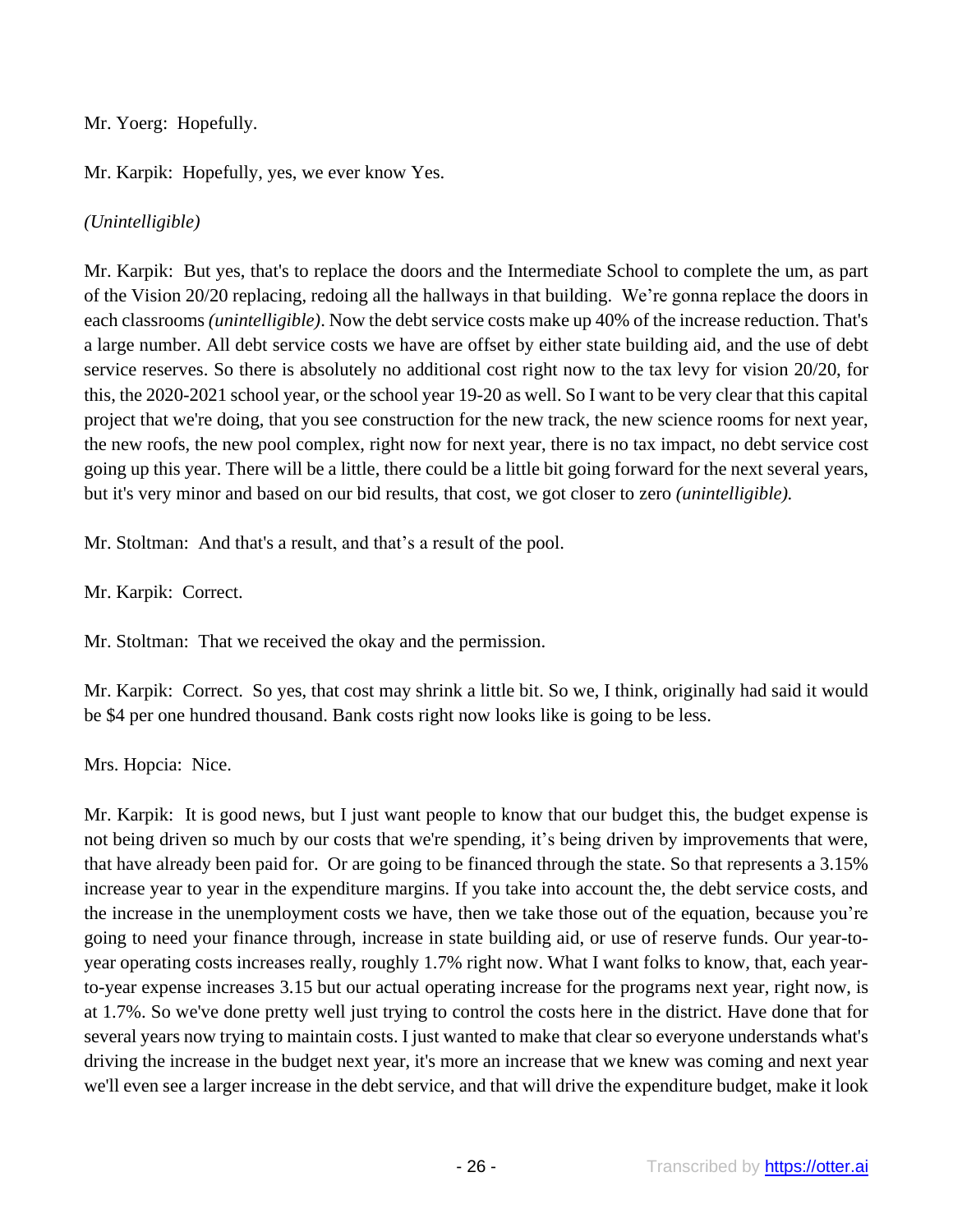a little bit higher in 2021-22, but it's been planned. *(Unintelligible)* on the tax levy will be minimal, if anything, moving forward on the project.

Mr. Stoltman: Because there's corresponding state aid coming in

Mr. Karpik: Correct.

Mr. Stoltman: To offset.

Mr. Karpik: Yes. So for next year, if the concerns right now are still *(unintelligible)* it's going to be our state aid. We're waiting for information from the State. Every time I turn around, the deadline for when he's gonna tell us what the reduction is for next year has been pushed back a little bit, so. Originally, we were supposed to know by early May; right now it's May 15<sup>th</sup>. And now it says it might be pushed back even further. So, we may not know what that impact in that reduction in state aid will be. So we're holding tight on that right now, we're leaving that alone. Erie County sales tax, *(unintelligible)* the sooner the County gets back in operation. And we can move back to hopefully normal lives. We're dealing with this COVID-19 pandemic. *(Unintelligible).* The county sales tax may be overstated right now as well. The biggest driver right now is the tax levy, *(unintelligible)* it's gonna be down to 2.82%. So state revenue concerns for next year; every budget in New York State is based on improving your state budget allocation problem. So, that's based on what we received on the governor and the legislators out through the April budgets. The government camera you see important basis. The first one was supposed to be in April 30 so every quarter after this. He said multiple times that he may reduce us as much as 20%. And what does that mean a 20% reduction in state aid mean, it means to \$2.5 million decrease or extra. So if that were to occur. And we adopt a budget tonight for instance, if he decides to cut us that amount of money, we will probably look at what our year looks like at the end of this fiscal year, and we will probably be forced to make reductions to the programs, to be able to help close that budget gap, so it's probably gonna end up being a combination of seeing what money we can save from this fiscal year and stop all of our spending for this year that we can basically tell the principals and all of the administrators *(unintelligible)* unless it's absolutely necessary. And then we'll figure out what we have left and we'll try to figure out what we can preserve program wise with some of our savings, and *(unintelligible).*

Mr. Karalus: A question on this year's budget, considering that we don't have people in the school are we saving any money are we *(unintelligible)* or what is it looking like for the end of the year. I'm not gonna ask for any *(unintelligible)*, any ideas?

Mr. Stoltman: Our staff is still working.

Mr. Karalus: Right I understand that.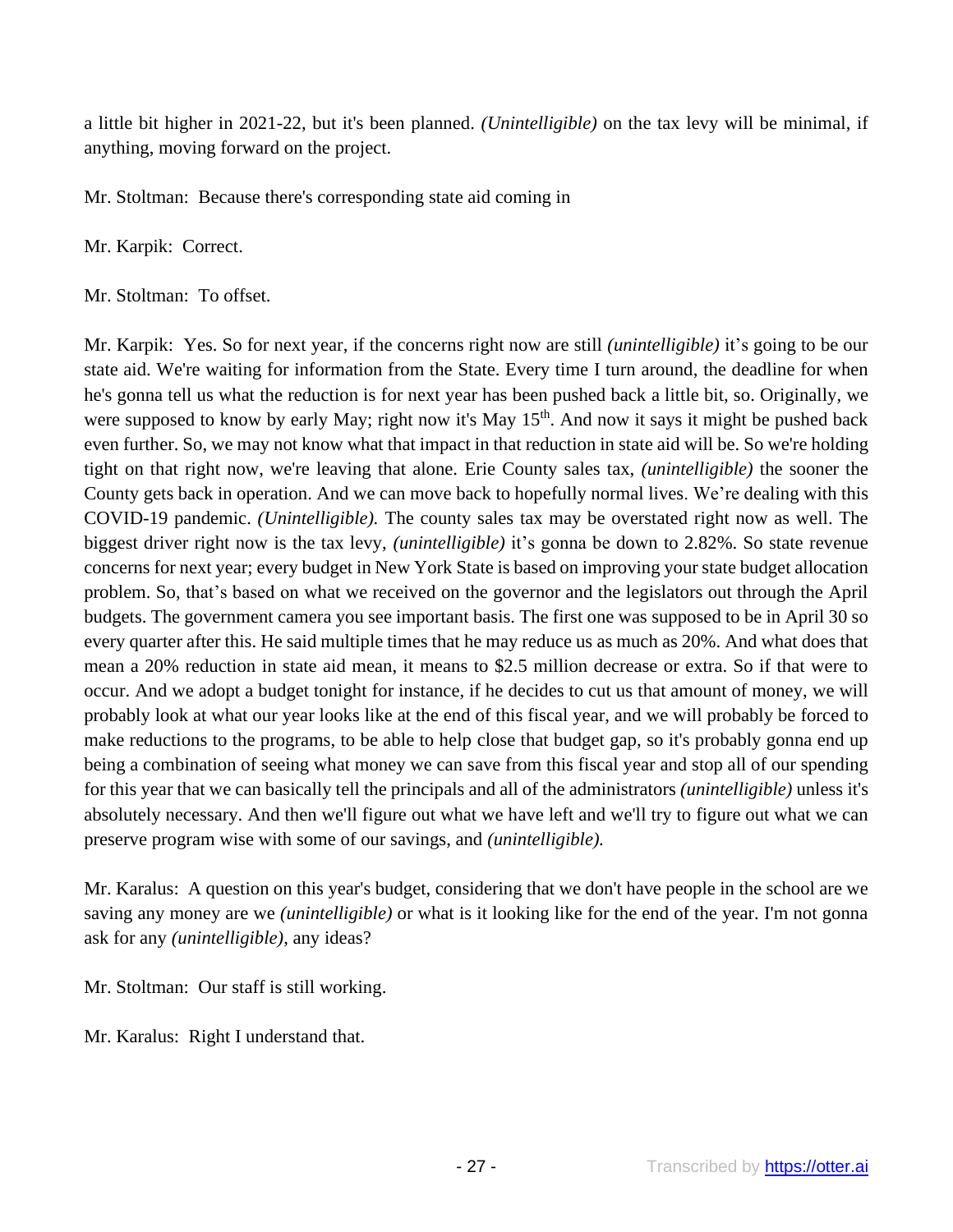Mr. Stoltman: So we're not getting any employees *(unintelligible)*. Maybe a little bit of money on fuel for buses, because we're not going through our bus runs however, remember that that then is going to have a negative impact on next year's budget because we're not going to get transportation aid on that money we didn't spend.

Mr. Karpik: And the other things Adam's not mentioning that we are saving money at some salary such as a spring sports season. We would be transporting those students, we'd be taking the students on field trips, that's creating, that is an expense for us typically in the current school year. Any expense that's in the current school year generates our revenue for the next year in transportation aid and other things so if we don't spend the money this year that's also another hit to the budget and the stateside even if the governor doesn't reduce us by the 20% he's talking about, there may be some reduction in the transportation aid and some of those aids that are expense driven. We're just not spending money. And that's gonna, so that savings we have this year, that we are saving for that, will actually have to be applied next year to reduce, to not, to offset that saving so some of that cost that we are truly saving this year, it's just a rollover into next year, so *(unintelligible).*

Mr. Bennett: Are we heating the buildings at the same temperatures?

Mr. Karalus: Well, yeah that's kind of things I'm asking.

Mr. Bennett: You know, like electric bills probably are down, right? do we get, we don't get aid on that right?

Mr. Karpik: We don't know we are probably using less electricity in the buildings because most of the lights are pretty much shut off unless they're in the room, heating and natural sunlight during the daytime. It's probably not even needing lights so we are saving energy cost that way. It's. This is the springtime so our energy costs for use of national fuel goes down, this time of year, but we don't have 1600 kids in the buildings, using, flushing bathroom toilets constantly. We don't have 1600 kids with computers and charging and having charged up so we are, there is some savings to that, it's minor, but we are saving money on it, and that's the with all the improvements we've been doing with the vision 20/20 with the energy performance project, we've already tricked out some great savings, and have become a lot more efficient with our energy uses that are *(unintelligible)*.

Mr. Stoltman: Obviously not being in session, we don't have substitute costs, we're not calling in substitute cleaners or teachers or anybody else because we're not in session so there's, there are some costs to that every year. So that would be savings from March 16 or  $15<sup>th</sup>$ , or close to that.

Mr. Karpik: The biggest concern for this year I think for us right now is hopefully the state does not cut us in any state aid for the current fiscal year we're in, and we don't know that for a fact yet. The other issue is, we know we will expect a reduction in Erie County sales tax so, all the saving said we have right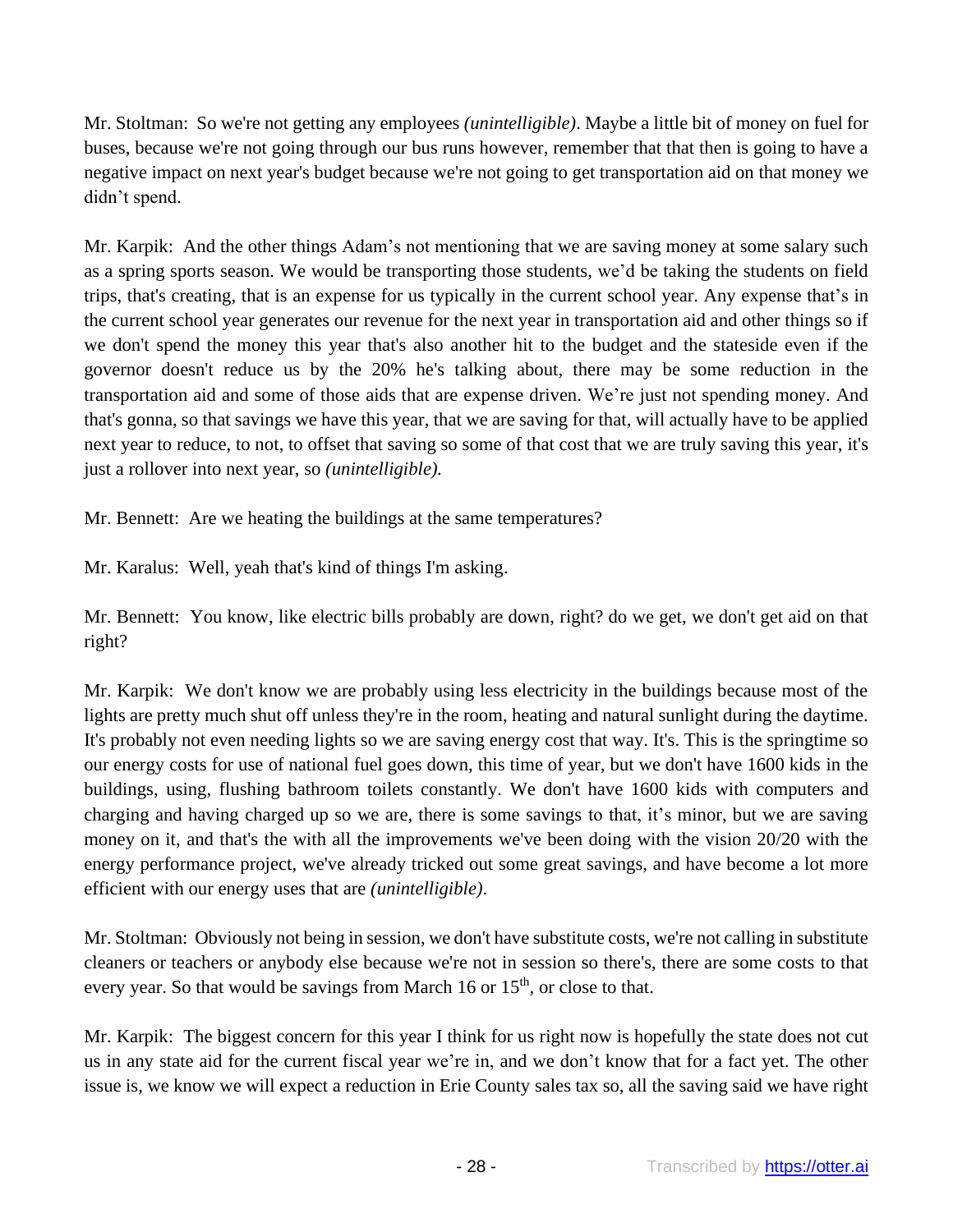now may now just get sucked up by the loss of Erie County sales tax that it was projecting to have about 5 or \$600,000 of additional revenue in the last quarter of the year so, all that money dries away and if we go down, if sales tax drops by 50%, we lose \$300,000 revenue. So all that savings we're working right now to save, may just be just offsetting the lost revenue we will have going into next year.

Mr. Bennett: And that's revenue, or the money that comes in is showing up every county taxpayers tax bill right? Doesn't the, the Erie County sales tax doesn't benefit Genesee County or Wyoming County residents.

Mr. Stoltman: Correct, correct.

Mr. Bennett: *(Unintelligible)*. Due to that cost is not from the school budget as much as, you apply it to Erie County residents to lower their payment, right?

Mr. Karpik: *(Unintelligible)* We haven't reduced the sales tax projected revenues yet for next year.

Mr. Bennett: Right, but I'm saying any affect of Erie county sales tax money we get will affect..

# *(Unintelligible)*

Mr. Stoltman: You're not talking this year, you're talking in the next month or two.

Mr. Bennett: Right, right, but I'm saying it affects Erie county residents, as opposed to Genesee County or Wyoming County.

Mr. Karpik: Correct. Our budget is based on having, I think it was \$4,850,000 on Erie County sales tax so when August comes in, I get the tax levy, I take the tax levy, and I subtract out the \$185 million, and that's the number that we have to come to from tax levy, and then the Erie County towns benefit with some of that savings from sales tax for the other two towns that are in Wyoming and Genesee County don't get so in theory, and thinking that the two counties, two towns outside of Erie County in our district won't see it, they may see less of a increase. I think in 2021 and 22. *(Unintelligible).* We're gonna see mor of an impact to that the following year. But I think there will be an impact to everybody in Erie County a little bit because of that reduction. If that makes sense. And then the other item is, we're hoping that, they keep talking about having more of a stimulus bill to provide additional funding for federal funding to offset if the state were going to reduce our state aid. So, I haven't seen that bill yet, it's like they're trying to figure out what that might be and what that might look like. So maybe we'll see something by the end of the month. And that may be the reason why Governor Cuomo is holding off on giving us a reduction until *(unintelligible).* Once that bill gets passed. At the federal level. Erie County sales tax, we beat this up a little bit. You know, 25% reduction in sales tax actually look like by \$463,000, that would be the impact of the budget. So, it would be very substantial that's what it is. For the whole entire year, so when we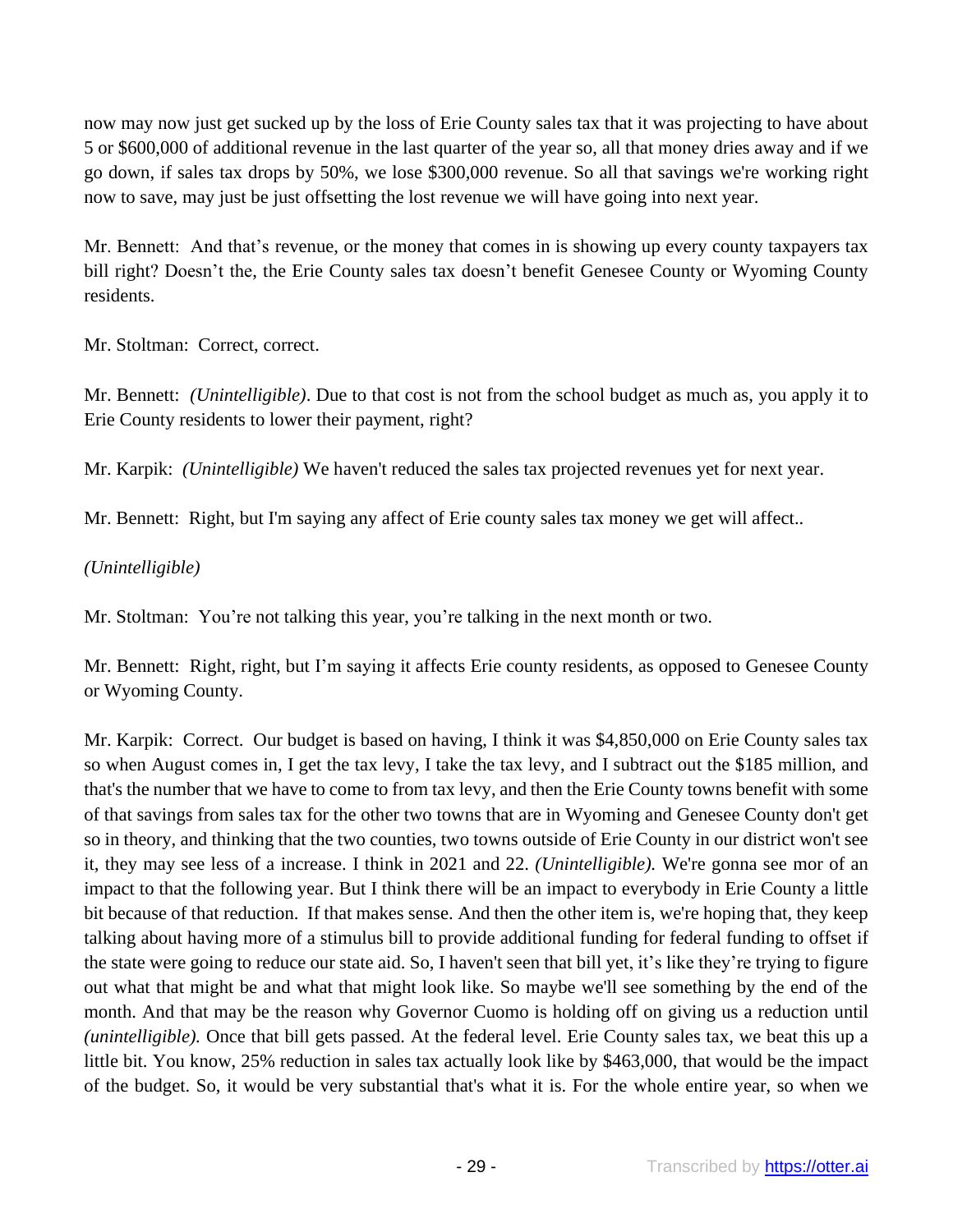created this budget back in January early February, the timing was *(unintelligible)* in a different place right now. If businesses don't open up soon, and we get to July 1 and we're still somewhat shut down, we are gonna see reductions in sales tax, hopefully not 25%, maybe 10%, 15% but hopefully it's not 25. So the *(unintelligible)* we get, when we get back to working, hopefully that will start improving, for all of us. And things will get better. So the preliminary budget maintains a solid education program for our students. You can see that form, on the expenditure form we do have reductions in the budget for next year. So, there will be reduced reductions in staffing for next year. Some of that's just due to reductions in enrollments, student electives that kind of thing but there also are other reductions to get us down to a tax levy that we can afford. The tax levy right now has been revised it's currently 2.82% and so I think that's what we have to come to figure out where we want everything. And the third bullet is just around the board's responsibilities really to approve and adopt a expenditure budget dollar amount. The tax levy is just a part of that piece. So once you tell me what you want the expenditure budgets to be, that kind of drives what the tax levy will be; so you tell me that you want the tax levy 1.99, 2% 3.3%. If you tell me that then, then the expenses budget will probably have to be changed to be able to get to that point in time. So then, that number kind of will fluctuate based on where you tell us, you want to see the expense budgets. So we don't know about school next year if really, when we reopen. It could look different than *(unintelligible)* The state is developing guidelines for reopening, I think BOCES shared something with the superintendents and Business Officials about what school could look like when it opens. The CDC's got recommendations about what schools could look like in September, when we open. Both of them are a little bit different; I've read both of them. So it could look different, it could just be, I've heard different states doing different things that somebody open fully for September, hopefully we can. I just read something about Ohio opening up. And they talked about having two days on for kids. And so we'd have kids on Monday and Tuesday, Wednesday would be clean days for the districts and basically cleaning everything and learning on-line. When Thursday Friday would be more classes, either be online or not. So, obviously, kids have half and half of those, those four days in the right instruction on the other day. I've heard different things here by having half days, and splitting up the classes to have maybe 10 or 15 kids in a classroom at a time versus the 20-30 kids we have in a classroom now. Just to prevent spread and keep everybody protected. So there's different options people are looking at so that's one thing we have to look at, what that's going to look like for next year. Until we direction from the State, we don't know what we're doing yet for next year. So what we're talking about right now for budget regardless of what we adopt, could look different, regardless of what we do today. And we'll have to have that discussion with everyone when we figure out what's best, and we'll share it with you guys but it could look very different than it did at the end when we all closed up in March. Other things, we may have additional *(unintelligible)* we talked about buying some new equipment to sanitize everything, you see some electromagnetic sprayers that we can use, that we can use to go in classrooms, spray things and it puts a charge on the disinfectant so it actually adheres to the tops of desks and the bottoms of desks, in different places where when we spray my hand we wouldn't be able to get to, so we're thinking that's going to be a good thing to do. *(unintelligible)* that's thousands of additional costs, and then there could be impacts in the transportation program for if we have to go half days with the kids, we pick up one group of kids at half a day, we do the second half the other day, that impacts quite a bit of the costs. That could be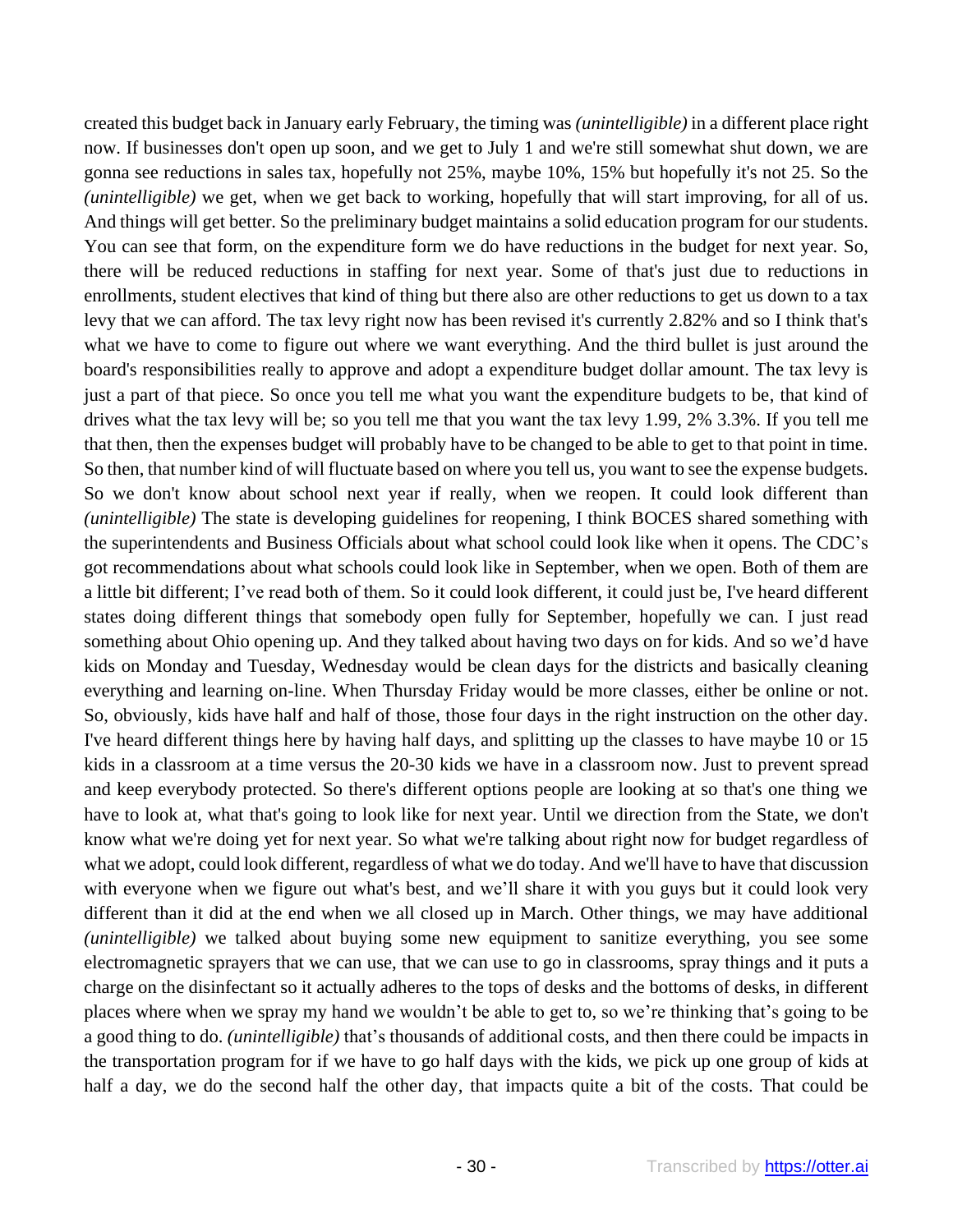substantial costs if we do half days, or trying to do half day in the morning and half day in the afternoon. Because that would impact benefits that we pay, because most our drivers now mainly working 20 to 25 hours a week that could go to full time status and that would require a jump in benefits, which could be more expensive than the actual cost, if that makes sense.

Mr. Yoerg: Okay, so are bus drivers considered full-time?

Mr. Karpik: Technically anybody over 20 hours is considered full time but, in negotiated contracts it steps up as you work like 20 hours it's an extra percentage. You work 20 to 30 hours it's this. Each contract is a little bit different, but as you work more hours, youre benefit, health insurance, these driver of our costs, some of the support staff positions, is what will impact us the most.

Mr. Bennett: The state would add that would be another unfunded mandate anyway so

Mr. Karpik: What do we gain, we gain in transportation aid *(unintelligible)*. What I said earlier, savings from the 1920 year can be applied to offset any revenue deficits for 2020-21 year. I won't probably know that until I close the books and it won't be until the end of July. So when that happens, we will look at everything and say if we got a reduction in state aid, we look to see what we saved and hopefully we'll be able to save some positions and probably select to reduce in others things to be able to make that. So we're gonna struggle with that all the way up until September, and then we could be doing that in July we could make additional reductions, or in July and August, as that information as it comes available. It's not something we want to be doing, and I know it impacts people's lives, but it's something that we may have to consider doing. So we develope reductions as we have to, and the pandemic will have long term implications to the district, so we have to figure out a way to be able to finance it until the state gets back on its feet. The state's in a big deficit right now. Some reports had them that Governor Cuomo will tell you before the pandemic he was at \$69 billion loss in the deficit, other reports I'm starting to read now are saying that this pandemic is a way for him to hide some of the things he's done his, his projected deficit is more like 12 to \$16 million, from what I've been reading.

# Mr. Stoltman: Million?

Mr. Karpik: Billion. billion. Sorry. Billion. Did I say million? So, and he's raided a lot of the other funds so you know you would think, he's telling you the unemployment fund is broke and can't afford it. How do you not have any money in your unemployment fund when a lot of it is driven by salaries from companies, they have to pay a portion of your salary gets paid to payroll for the unemployment costs, how do you not have any money when you've been in record historical low unemployment rates. That fund should be fully, there should be a lot of money in that fund. And now he doesn't have it because he drained it to be able to offset and to pay for other things.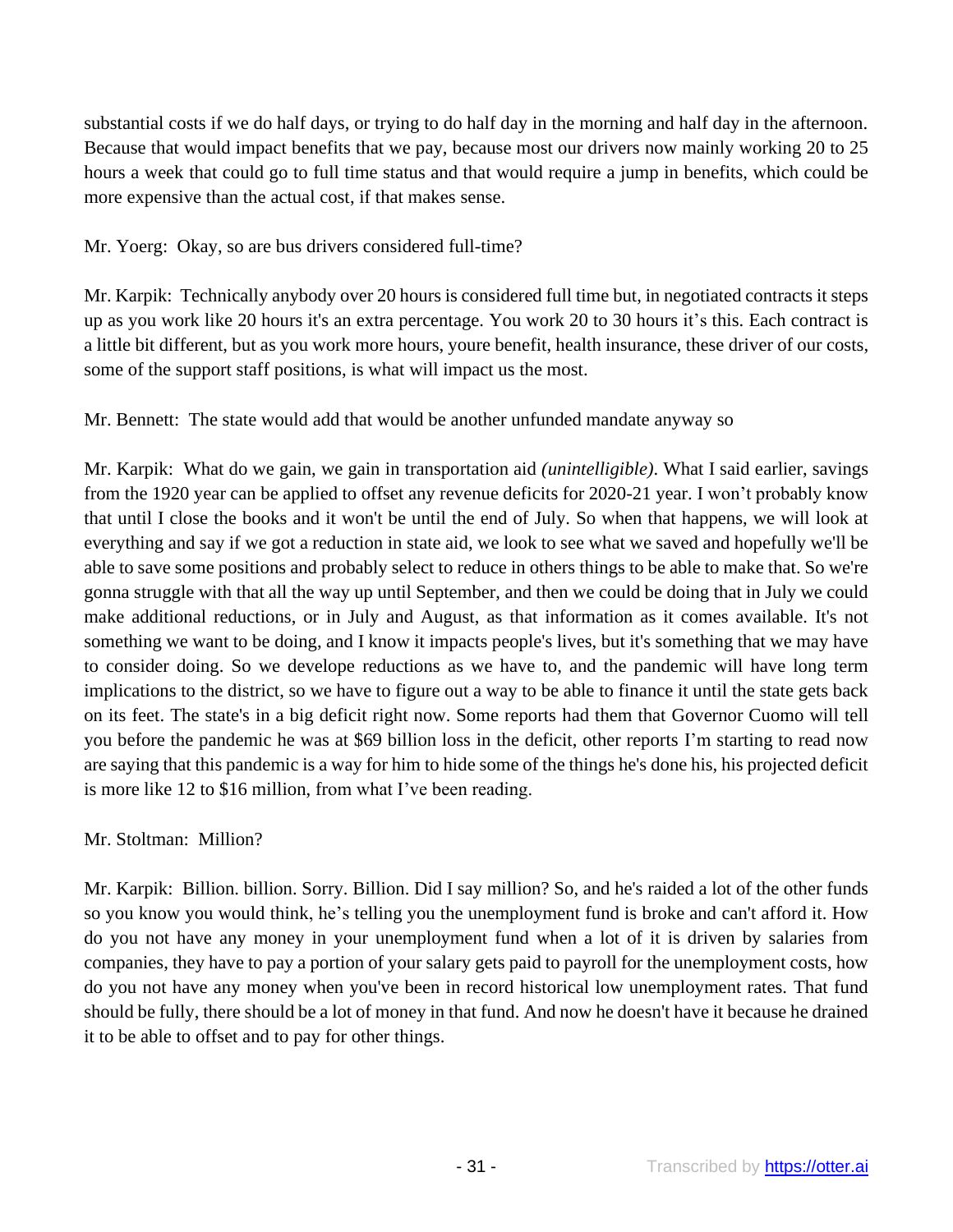Mr. Bennett: Right. It's a \$50 million white building that sits in Buffalo that hasn't produced any jobs, you know, that was supposed to produce like thousands of jobs, it just sits there and they're supposed to make like solar roofs and all that stuff and they actually laid off a couple hundred people that worked there, but decisions like that.

Mr. Karpik: He's raiding those kinds of funds though, and he's done that for several years now, and something that his father did when he was governor in years dating back, he's learned a lot from him. I see the same exact thing happening with this governor, and he's pulling all the same tricks that his father did. And he's gonna set us all up. I think he was starting to crash *(unintelligible)*. So I think those funds have been raided, there's not a lot of funds to raid anymore and we're going broke, at least some of the comments the conversation you guys said earlier as a board, we're in a spot because he's, he's done what trick. It makes up revenue to help us. And he probably should have been more conservative last seven years. *(unintelligible).* So as we look. I'm going to ask, and hopefully we can come up with some kind of resolution as to where you want to see the tax levy so we can start working on trying to get all this information put together in a very short time span. So that Tracy can get going on the ballots, we can get going on the all the information needed to get out to the public, to communicate and educate them on what the budget looks like what's included. And what's driving and changing, and impacting us all going forward next year. So I put the list on there, I have in from our tax levy can go up as high as 3.3%. We were somewhere around 3.13% last meeting. Now we're at 2.8%. Is that a comfortable spot, you want to be at. Do you want to be higher, do you want to be lower. I need, I guess we need some advice.

## Mr. Stoltman: Some direction.

Mr. Karpik: And this is a thing that shows you what the impact would be. Next slide Tracy. Thank you. It talks about in the blue column, will tell you if you want to get something lower, you'll see what the impact would be to get down to something lower, if you want to get something higher I would go the opposite direction, they tell you that each quarter percent is equal to, I got a little yellow thing down at the bottom that will actually tell you what a quarter percent equals so, if you want to go higher, you can go higher as well. And when we go to like \$100,000 home, or 150 or \$200,000 house, you guys can maybe have a discussion and figure out where everybody feels comfortable. *(Unintelligible)* going with the budget.

# *(Unintelligible)*

Mr. Yoerg: *(Unintelligible)* to 2.82. I believe the statement was made, it might have been last meeting or some, some wise person told me this, when we didn't need the money we didn't go for the money. For three years in a row, we thought it wouldn't be prudent to go after the tax payers out there and put anything on it, and we went to zero for three years in a row. We had great times, we don't have great time right now, and I think it's our job, our duty, our responsibility for the long term growth of our district, to main, maintain viability, and certainly to get to 2.82 if you guys are comfortable with that number I'm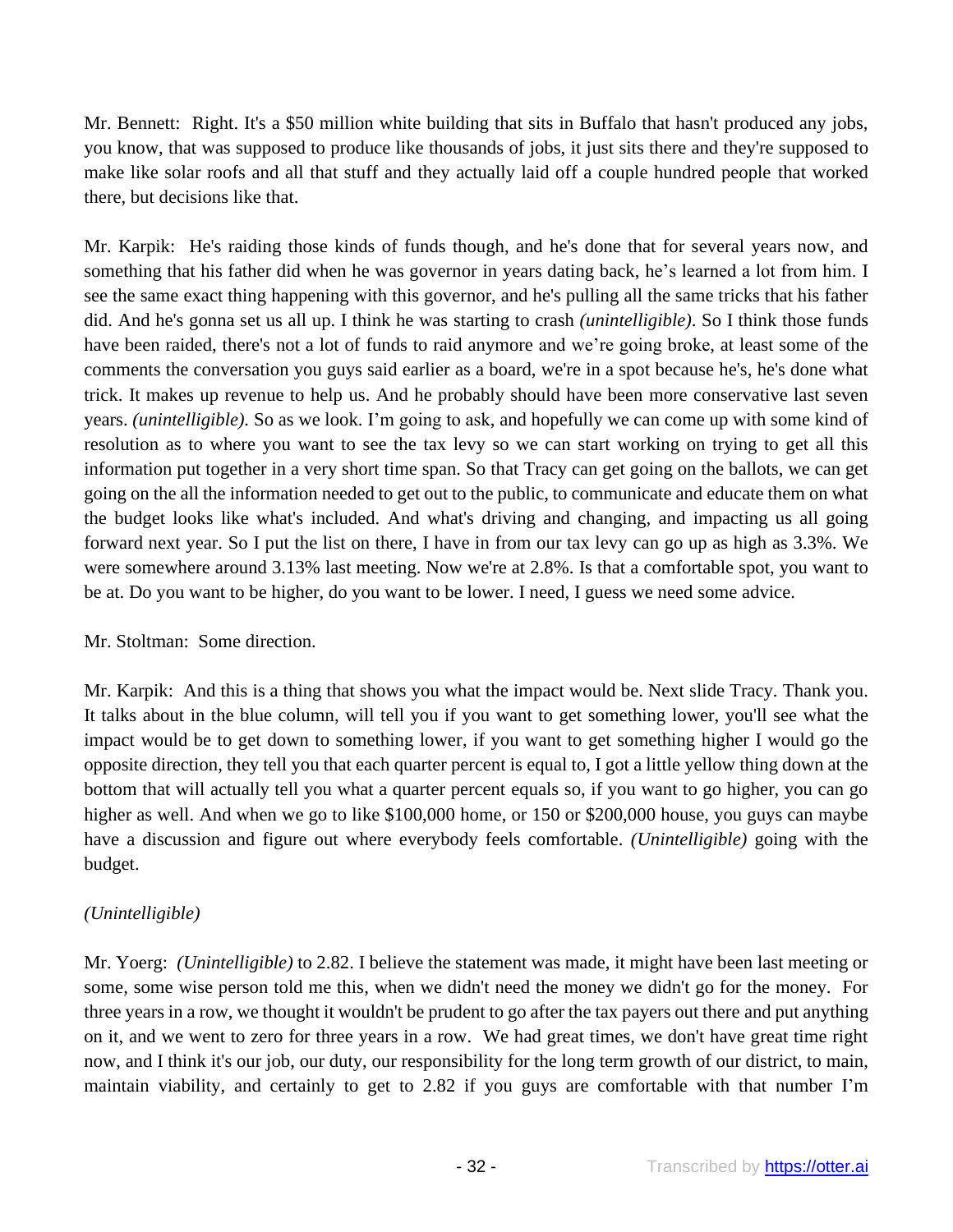comfortable with it. Everything that we take out of this budget not only affects us this year but next year and the year after that and the year after that. If we have to cut, I'm not sure if my math is right about \$65,000 you get down to 2.82. *(Unintelligibel)* \$70,000 get down, that's \$70,000 we're not collecting this year, we're not collecting next year, the year after that we're not collecting the year after that, because you can't do, it does compound year after year. So with all the cuts that we have facing to go any lower than 2.82 at this point, that's going to be 50,000 or \$70,000 we're not going to get, again this year. *(Unintelligible)* you've done a great job. I'm happy with the 2.82 if you're happy with the 2.82.

Mrs. Hopcia: And you're saying currently and real, of course, capital money is different from budgetary money. You're saying, at this time, that \$4 pool money is no longer, it's less than \$4, we're not getting...

Mr. Stoltman: Right now, preliminary estimates, the way the bids came in, now they just knocked the first wall down, today. If all goes according to plan and they don't find a surprise when they start digging that they've got to bring in, you know, fill and other things that they weren't anticipating, I'm very confident that \$4 number will be less. How, how much less? I'm not going to throw a number out there.

Mrs. Hopcia: Of course.

Mr. Stoltman: Okay? But I'm very confident it will be less. Our goal would be for it to get as close to zero as possible.

Mr. Karpik: And we're gonna try.

Mr. Stoltman: So I mean, you've got an incredible facility that's being built. And we appreciate

Mrs. Hopcia: And it looks like it's coming in under budget.

Mr. Stoltman: We appreciate the community support and especially when we went out *(unintelligible)* ask for more money from our reserves, and I was very happy with the way the bids came in, and they came in a little bit lower. So we're hoping to give that money, that \$4 from a few years ago, we're hoping we can give that back to our community.

Mrs. Hopcia: Mike Karpie, how do you feel about the 2.82,

Mr. Karpie: That's fine with me.

Mrs. Hopcia: Ken?

Mr. Stoldt: Yep, I can live with 282.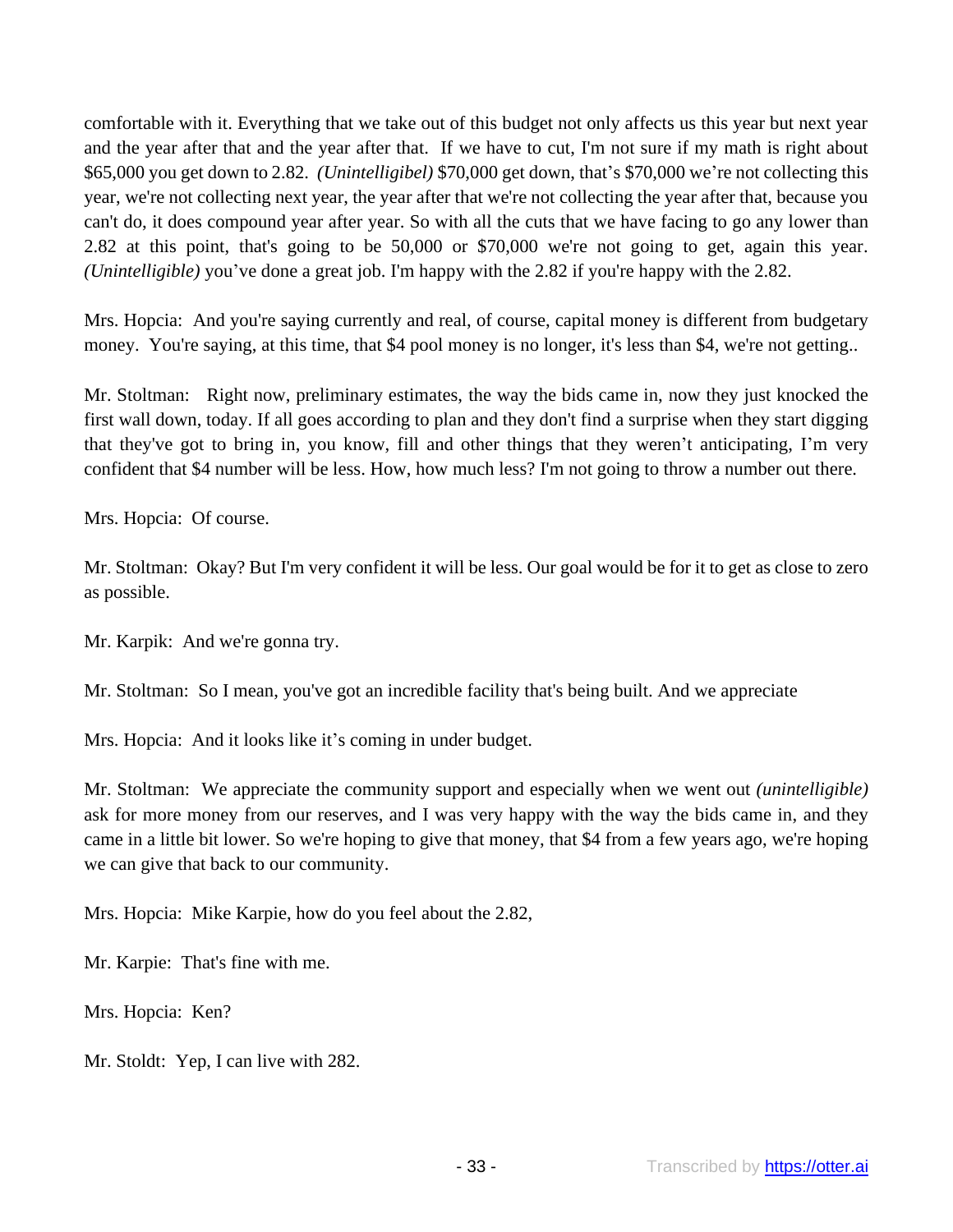Mrs. Hopcia: Jim, you would like to go higher than 2.82.

Mr. Yoerg: I'm happy with it, we charged you guys to get to this point, you're comfortable and happy with that, I'll support that as well. I know that there was there was a comment that was thrown out last Board meeting, *(unintelligible)* at 1% or a little over 1%. That's kind of what got me going and thinking well we, there's no way there, we'd go broke. So the fact that we're settling on 2.82 I think is a good number.

Mr. Stoltman: Gotta have a motion,

Mrs. Hopcia: Alright, a motion is needed, upon the recommendation of the superintendent of schools to approve the proposed 2020 budget in the amount of \$35,729,653 to be presented to district voters via absentee ballots to be counted on Tuesday June 9, 2020. *(Unintelligible)* Any questions? All in favor?

The District Clerk asked for a roll call:

Mr. Karpie: aye; Mrs. Lords-Quinn: aye; Mrs. Hopcia: aye; Mr. Bennett: aye; Mr. Stoldt: aye; Mr. Yoerg: aye; Mr. Karalus: aye.

Mrs. Hopcia: Motion carries.

Mr. Stoltman: Okay.

Mrs. Hopcia: We have our budget.

Mr. Stoltman: Thank you. Thank you to the administrators, our program directors for working through this process with us. I know, I know the last conversation we talked about trimming 70,000 to get to the 2.82, but remember we started this process, 800 something thousand dollars ago. So you know to get to this number really started months ago; long before we were living what we're living right now with the *(unintelligible)* work to trim it to a little over \$800,000. So, I appreciate all of their efforts. Pool construction, for those of you have not, or don't subscribe to Twitter, we're posting pictures. The north wall came down today, the ceiling came down earlier in the week. So at this point, the excavators inside the pool, and they're actually going to be dragging things into the pool, we need the base to do that work. It was quite an impressive project, and actually an Alden graduate called me, he actually was in charge. It was nice to see him out there early this morning. The only other update I have, and this really goes out, we talked a lot about the seniors and our heart breaks for the seniors and I'm hoping and praying that we're able to do anything that we can for them based upon the guidance from Erie County, and others, but I don't want to be, I don't want to miss some of our folks here culminating their careers with us. We've got three teachers who announced their retirement just a short time ago, and I know when they submitted that paperwork and when I sat down and had those conversations with those people, nobody would have dreamed they would have ended their incredible careers this way. So, I have spoke to each of them, Mrs.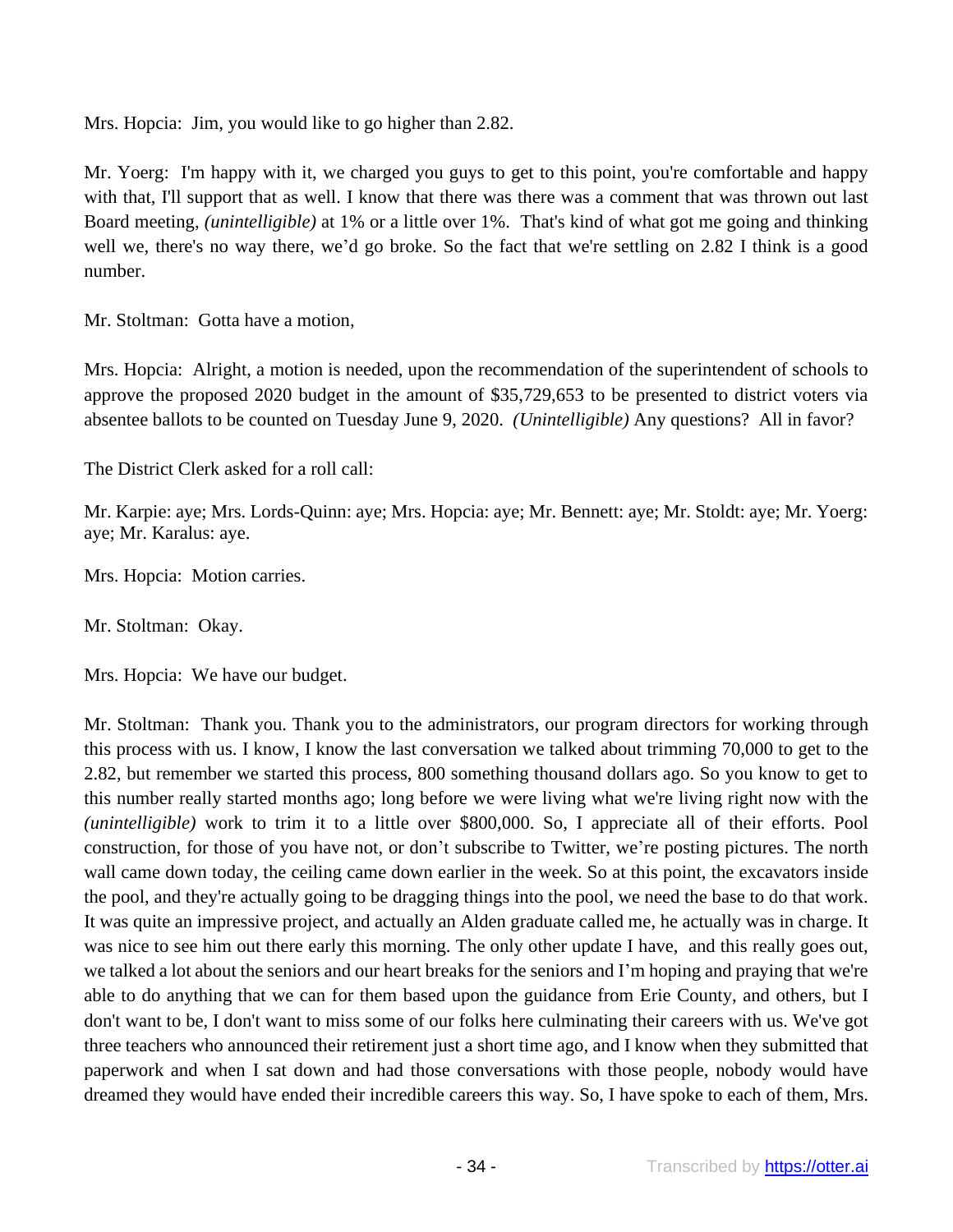Ludwig and Mrs. Riggi and Mrs. Pletscher letting them know, you know, this doesn't define you or your career here at Alden or other schools they worked at, and my thoughts are with them as they navigate that. You got some communication from us; you got the special ed student data performance report to take a look at and, I'll turn it back over to you. Upcoming Events. Unfortunately, not a whole lot.

Mrs. Hopcia: Okay. Alright. With that, can I have a motion to adjourn the regular meeting?

Mr. Stoltman: And go, I'm sorry. Can we go into Executive Session.

Mrs. Hopcia: Sure.

Mr. Stoltman: Yeah, I'm sorry, I forgot.

Mrs. Hopcia: Oh, I need a motion to go into Executive Session for contractual matters.

Mr. Yoerg: So moved.

Mr. Karalus: Second.

Mrs. Hopcia: All in favor?

The District Clerk asked for a roll call:

Mr. Karpie: aye; Mrs. Lords-Quinn: aye; Mrs. Hopcia: aye; Mr. Bennett: aye; Mr. Stoldt: aye; Mr. Yoerg: aye; Mr. Karalus: aye.

Mrs. Hopcia: Motion carries.

Mrs. Hopcia: A motion to come out of executive session?

Mr. Yoerg: So moved.

Mr. Karalus: Second.

Mrs. Hopcia: All in favor?

The District Clerk asked for a roll call:

Mr. Karpie: aye; Mrs. Lords-Quinn: aye; Mrs. Hopcia: aye; Mr. Bennett: aye; Mr. Stoldt: aye; Mr. Yoerg: aye; Mr. Karalus: aye.

Mrs. Hopcia: Motion carries.